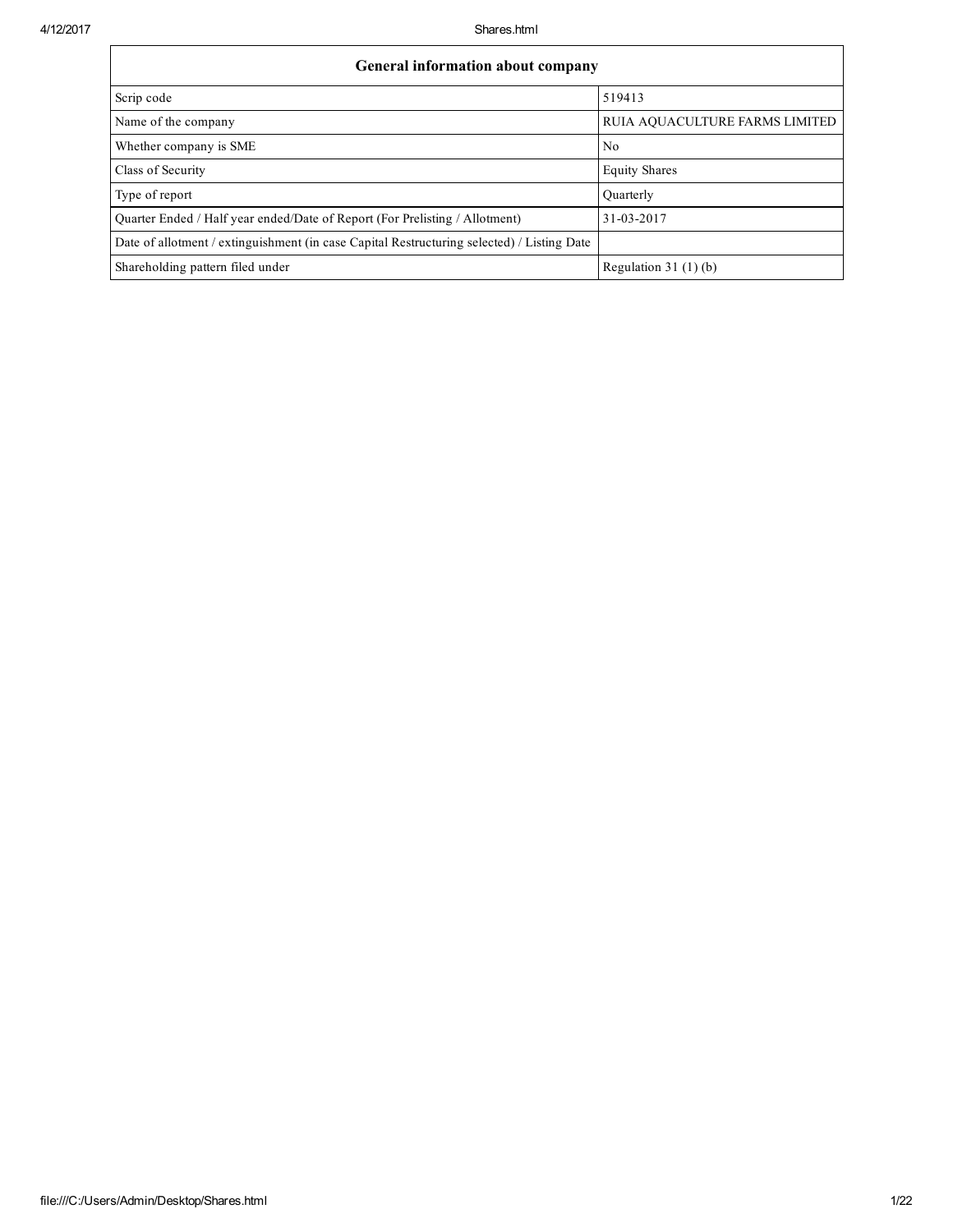| Sr. No.         | <b>Particular</b>                                                                      | Yes/No         |
|-----------------|----------------------------------------------------------------------------------------|----------------|
|                 | Whether the Listed Entity has issued any partly paid up shares?                        | N <sub>0</sub> |
| $\overline{2}$  | Whether the Listed Entity has issued any Convertible Securities?                       | No             |
| $\overline{3}$  | Whether the Listed Entity has issued any Warrants?                                     | N <sub>0</sub> |
| $\overline{4}$  | Whether the Listed Entity has any shares against which depository receipts are issued? | No             |
| $\overline{5}$  | Whether the Listed Entity has any shares in locked-in?                                 | Yes            |
| $6\overline{6}$ | Whether any shares held by promoters are pledge or otherwise encumbered?               | N <sub>0</sub> |
| $\overline{7}$  | Whether company has equity shares with differential voting rights?                     | No             |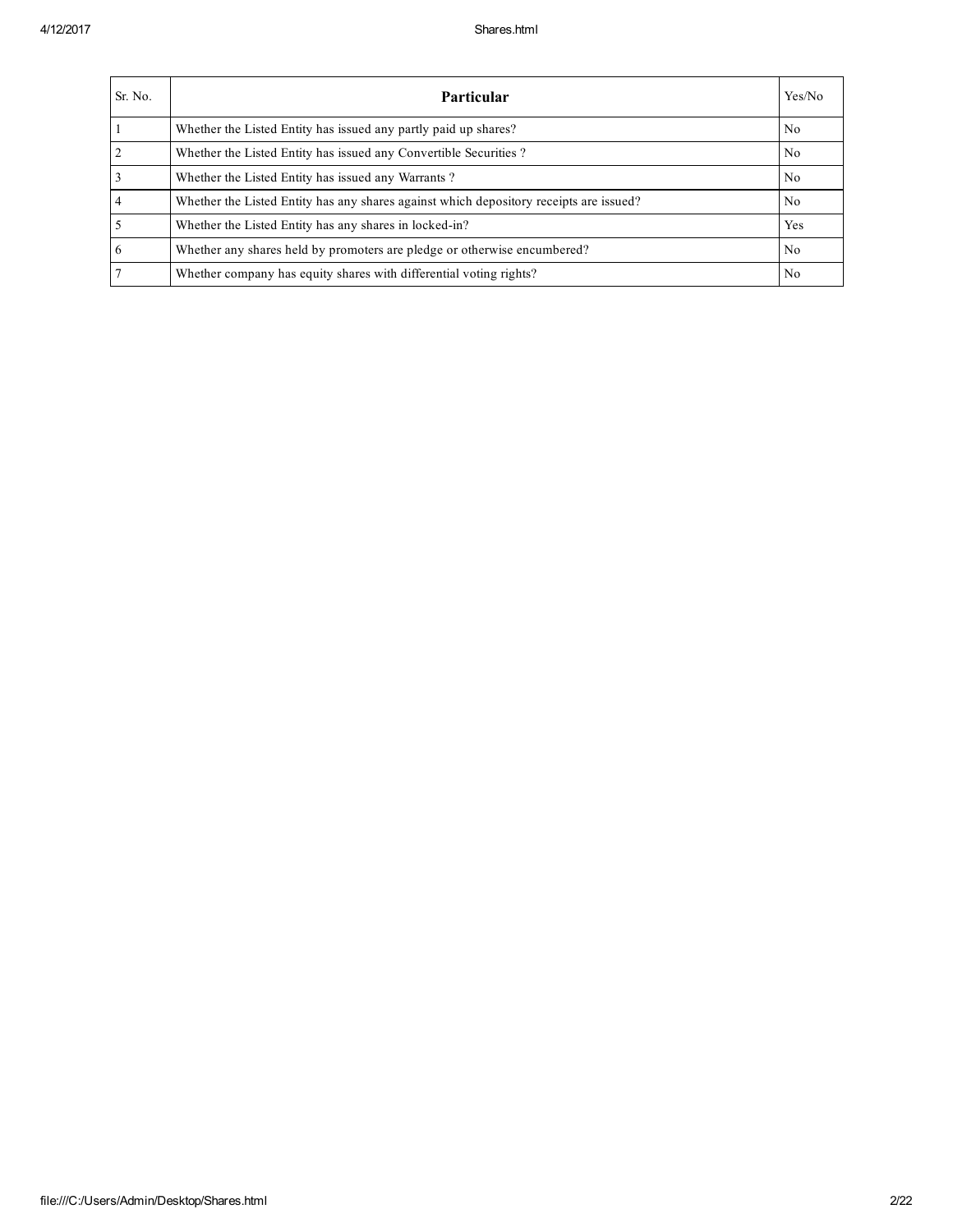|                 |                                           |                                  |                                   |                   |                          |                                    | Table 1 - Summary Statement holding or specified securities |                              |               |                                                                  |                      |
|-----------------|-------------------------------------------|----------------------------------|-----------------------------------|-------------------|--------------------------|------------------------------------|-------------------------------------------------------------|------------------------------|---------------|------------------------------------------------------------------|----------------------|
|                 | Category                                  |                                  | No. of                            | No. Of<br>Partly  | No. Of<br>shares         | Total nos.                         | Shareholding as a<br>% of total no. of                      |                              |               | Number of Voting Rights held in<br>each class of securities (IX) |                      |
| Category<br>(I) | of<br>shareholder                         | Nos. Of<br>shareholders<br>(III) | fully paid<br>up equity<br>shares | paid-up<br>equity | underlying<br>Depository | shares<br>held (VII)<br>$= (IV) +$ | shares (calculated as<br>per SCRR, 1957)                    | No of Voting (XIV)<br>Rights |               |                                                                  | Total as a<br>$%$ of |
|                 | (II)                                      |                                  | $\text{held (IV)}$                | shares<br>held(V) | Receipts<br>(VI)         | $(V)$ + $(VI)$                     | (VIII) As a % of<br>$(A+B+C2)$                              | Class<br>eg: $X$             | Class<br>eg:y | Total                                                            | $(A+B+C)$            |
| (A)             | Promoter<br>$\&$<br>Promoter<br>Group     | 6                                | 3139800                           |                   |                          | 3139800                            | 62.8                                                        | 3139800                      |               | 3139800                                                          | 62.8                 |
| (B)             | Public                                    | 1264                             | 1860200                           |                   |                          | 1860200                            | 37.2                                                        | 1860200                      |               | 1860200                                                          | 37.2                 |
| (C)             | Non<br>Promoter-<br>Non Public            |                                  |                                   |                   |                          |                                    |                                                             |                              |               |                                                                  |                      |
| (C1)            | <b>Shares</b><br>underlying<br><b>DRs</b> |                                  |                                   |                   |                          |                                    |                                                             |                              |               |                                                                  |                      |
| (C2)            | Shares held<br>by<br>Employee<br>Trusts   |                                  |                                   |                   |                          |                                    |                                                             |                              |               |                                                                  |                      |
|                 | Total                                     | 1270                             | 5000000                           |                   |                          | 5000000                            | 100                                                         | 5000000                      |               | 5000000                                                          | 100                  |

| Table I - Summary Statement holding of specified securities |  |  |
|-------------------------------------------------------------|--|--|
|                                                             |  |  |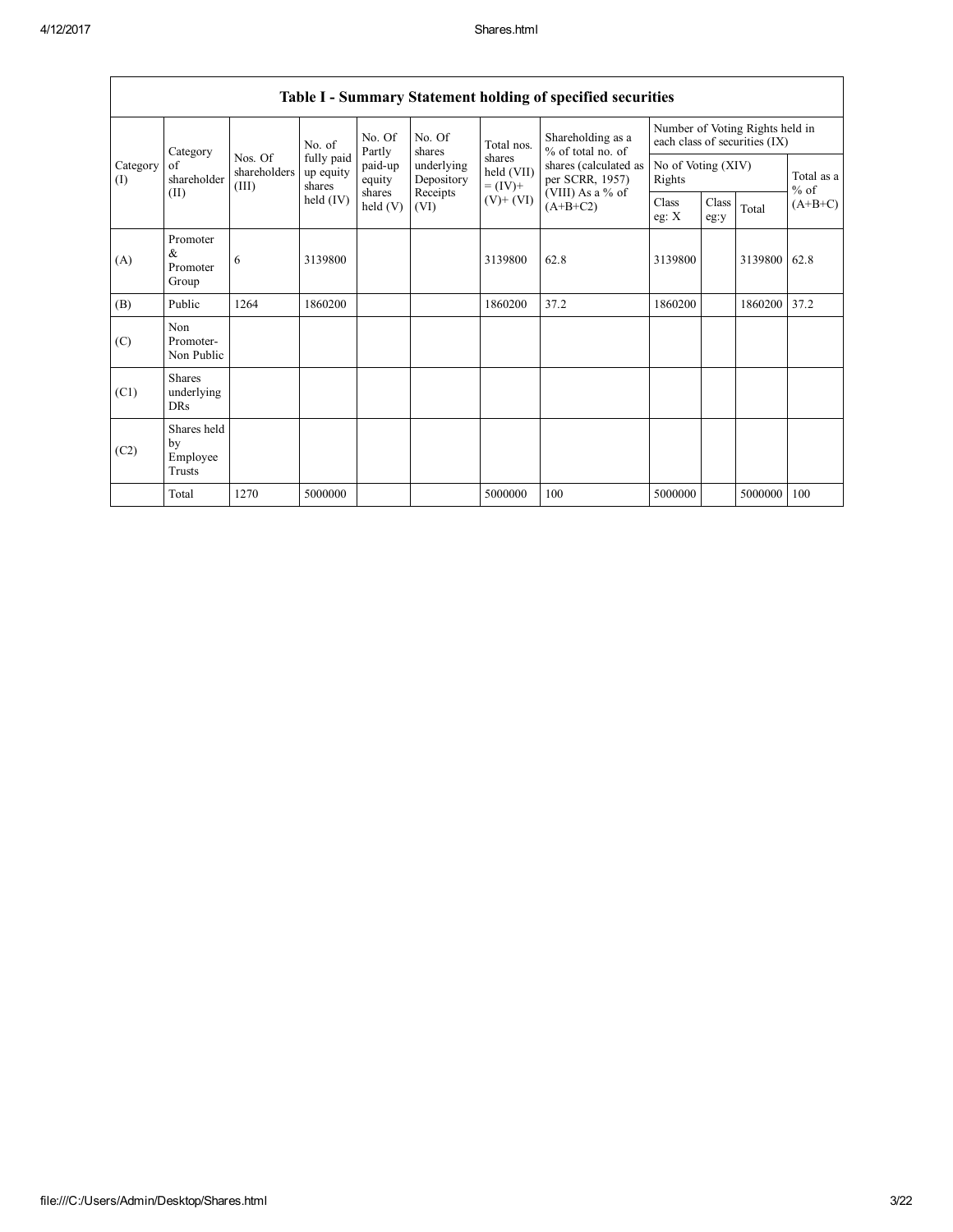|          |                                           |                                                      |                                              |                                                                     | Table I - Summary Statement holding of specified securities                                |                                        |                                                         |                         |                                                    |                                       |
|----------|-------------------------------------------|------------------------------------------------------|----------------------------------------------|---------------------------------------------------------------------|--------------------------------------------------------------------------------------------|----------------------------------------|---------------------------------------------------------|-------------------------|----------------------------------------------------|---------------------------------------|
| Category | Category<br>of                            | No. Of<br><b>Shares</b><br>Underlying<br>Outstanding | No. of<br><b>Shares</b><br>Underlying        | No. Of<br><b>Shares</b><br>Underlying<br>Outstanding<br>convertible | Shareholding, as<br>a % assuming<br>full conversion<br>of convertible<br>securities (as a  | Number of<br>Locked in shares<br>(XII) |                                                         | <b>Shares</b><br>(XIII) | Number of<br>pledged or<br>otherwise<br>encumbered | Number of<br>equity shares<br>held in |
| (I)      | shareholder<br>(II)                       | convertible<br>securities<br>(X)                     | Outstanding<br>Warrants<br>(X <sub>i</sub> ) | securities<br>and No. Of<br>Warrants<br>(Xi)(a)                     | percentage of<br>diluted share<br>capital) $(XI)$ =<br>$(VII)+(X)$ As a %<br>of $(A+B+C2)$ | No. $(a)$                              | As a<br>$%$ of<br>total<br><b>Shares</b><br>held<br>(b) | No.<br>(a)              | As a<br>$%$ of<br>total<br>Shares<br>held<br>(b)   | dematerialized<br>form $(XIV)$        |
| (A)      | Promoter &<br>Promoter<br>Group           |                                                      |                                              |                                                                     | 62.8                                                                                       | 3139800                                | 100                                                     |                         |                                                    | 3139800                               |
| (B)      | Public                                    |                                                      |                                              |                                                                     | 37.2                                                                                       | $\theta$                               | $\theta$                                                |                         |                                                    | 568200                                |
| (C)      | Non<br>Promoter-<br>Non Public            |                                                      |                                              |                                                                     |                                                                                            |                                        |                                                         |                         |                                                    |                                       |
| (C1)     | <b>Shares</b><br>underlying<br><b>DRs</b> |                                                      |                                              |                                                                     |                                                                                            |                                        |                                                         |                         |                                                    |                                       |
| (C2)     | Shares held<br>by<br>Employee<br>Trusts   |                                                      |                                              |                                                                     |                                                                                            |                                        |                                                         |                         |                                                    |                                       |
|          | Total                                     |                                                      |                                              |                                                                     | 100                                                                                        | 3139800 62.8                           |                                                         |                         |                                                    | 3708000                               |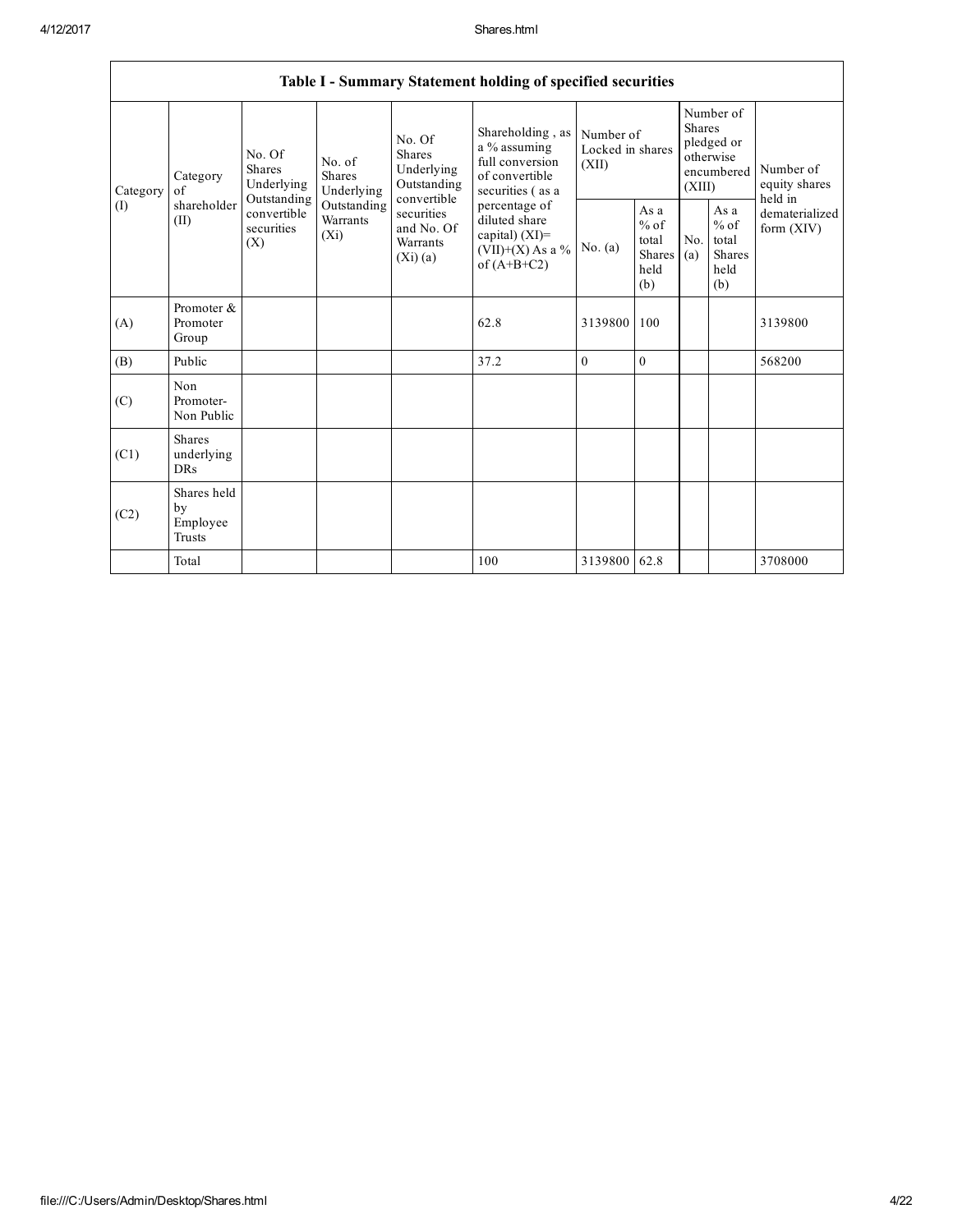|                                                                                         |                                                                                                                     |                         |                        |                       |                                    |                                                                                                      | Table II - Statement showing shareholding pattern of the Promoter and Promoter Group          |                                                                  |               |                       |                           |
|-----------------------------------------------------------------------------------------|---------------------------------------------------------------------------------------------------------------------|-------------------------|------------------------|-----------------------|------------------------------------|------------------------------------------------------------------------------------------------------|-----------------------------------------------------------------------------------------------|------------------------------------------------------------------|---------------|-----------------------|---------------------------|
|                                                                                         |                                                                                                                     |                         | No. of<br>fully        | No. Of<br>Partly      | No. Of                             | Total<br>nos.                                                                                        | Shareholding as<br>a % of total no.                                                           | Number of Voting Rights held in<br>each class of securities (IX) |               |                       |                           |
| Sr.                                                                                     | Category $\&$<br>Name of the                                                                                        | Nos. Of<br>shareholders | paid up<br>equity      | paid-<br>up<br>equity | shares<br>underlying<br>Depository | of shares<br>shares<br>No of Voting (XIV) Rights<br>(calculated as<br>held<br>$(VII) =$<br>per SCRR, |                                                                                               |                                                                  |               | Total<br>as a %<br>οf |                           |
|                                                                                         | Shareholders (I)                                                                                                    | (III)                   | shares<br>held<br>(IV) | shares<br>held<br>(V) | Receipts<br>(VI)                   | $(IV)$ +<br>$(V)$ +<br>(VI)                                                                          | 1957) (VIII) As<br>a % of<br>$(A+B+C2)$                                                       | Class eg:<br>X                                                   | Class<br>eg:y | Total                 | Total<br>Voting<br>rights |
| A                                                                                       | Table II - Statement showing shareholding pattern of the Promoter and Promoter Group                                |                         |                        |                       |                                    |                                                                                                      |                                                                                               |                                                                  |               |                       |                           |
| (1)                                                                                     | Indian                                                                                                              |                         |                        |                       |                                    |                                                                                                      |                                                                                               |                                                                  |               |                       |                           |
| (d)                                                                                     | Any Other<br>(specify)                                                                                              | 6                       | 3139800                |                       |                                    | 3139800                                                                                              | 62.8                                                                                          | 3139800                                                          |               | 3139800               | 62.8                      |
| Sub-Total (A)<br>(1)                                                                    |                                                                                                                     | 6                       | 3139800                |                       |                                    | 3139800                                                                                              | 62.8                                                                                          | 3139800                                                          |               | 3139800               | 62.8                      |
| (2)                                                                                     | Foreign                                                                                                             |                         |                        |                       |                                    |                                                                                                      |                                                                                               |                                                                  |               |                       |                           |
| Total<br>Shareholding<br>of Promoter<br>and Promoter<br>Group $(A)=$<br>$(A)(1)+(A)(2)$ |                                                                                                                     | 6                       | 3139800                |                       |                                    | 3139800                                                                                              | 62.8                                                                                          | 3139800                                                          |               | 3139800               | 62.8                      |
| В                                                                                       | Table III - Statement showing shareholding pattern of the Public shareholder                                        |                         |                        |                       |                                    |                                                                                                      |                                                                                               |                                                                  |               |                       |                           |
| (1)                                                                                     | Institutions                                                                                                        |                         |                        |                       |                                    |                                                                                                      |                                                                                               |                                                                  |               |                       |                           |
| (a)                                                                                     | Mutual Funds                                                                                                        | $\mathbf{1}$            | 238700                 |                       |                                    | 238700                                                                                               | 4.77                                                                                          | 238700                                                           |               | 238700                | 4.77                      |
| (f)                                                                                     | Financial<br>Institutions/<br><b>Banks</b>                                                                          | 1                       | 400                    |                       |                                    | 400                                                                                                  | 0.01                                                                                          | 400                                                              |               | 400                   | 0.01                      |
| Sub-Total (B)<br>(1)                                                                    |                                                                                                                     | $\overline{c}$          | 239100                 |                       |                                    | 239100                                                                                               | 4.78                                                                                          | 239100                                                           |               | 239100                | 4.78                      |
| (3)                                                                                     | Non-institutions                                                                                                    |                         |                        |                       |                                    |                                                                                                      |                                                                                               |                                                                  |               |                       |                           |
| (a(i))                                                                                  | Individuals -<br>i.Individual<br>shareholders<br>holding<br>nominal share<br>capital up to Rs.<br>2 lakhs.          | 1237                    | 682300                 |                       |                                    | 682300                                                                                               | 13.65                                                                                         | 682300                                                           |               | 682300                | 13.65                     |
| (a(ii))                                                                                 | Individuals - ii.<br>Individual<br>shareholders<br>holding<br>nominal share<br>capital in excess<br>of Rs. 2 lakhs. | 10                      | 847300                 |                       |                                    | 847300                                                                                               | 16.95                                                                                         | 847300                                                           |               | 847300                | 16.95                     |
| (e)                                                                                     | Any Other<br>(specify)                                                                                              | 15                      | 91500                  |                       |                                    | 91500                                                                                                | 1.83                                                                                          | 91500                                                            |               | 91500                 | 1.83                      |
| Sub-Total (B)<br>(3)                                                                    |                                                                                                                     | 1262                    | 1621100                |                       |                                    | 1621100                                                                                              | 32.42                                                                                         | 1621100                                                          |               | 1621100               | 32.42                     |
| <b>Total Public</b><br>Shareholding<br>$(B)=(B)(1)+$<br>$(B)(2)+(B)(3)$                 |                                                                                                                     | 1264                    | 1860200                |                       |                                    | 1860200                                                                                              | 37.2                                                                                          | 1860200                                                          |               | 1860200               | 37.2                      |
| ${\bf C}$                                                                               |                                                                                                                     |                         |                        |                       |                                    |                                                                                                      | Table IV - Statement showing shareholding pattern of the Non Promoter- Non Public shareholder |                                                                  |               |                       |                           |
| Total (<br>$A+B+C2$ )                                                                   |                                                                                                                     | 1270                    | 5000000                |                       |                                    | 5000000                                                                                              | 100                                                                                           | 5000000                                                          |               | 5000000               | 100                       |
| Total (A+B+C                                                                            |                                                                                                                     | 1270                    | 5000000                |                       |                                    | 5000000                                                                                              | 100                                                                                           | 5000000                                                          |               | 5000000               | 100                       |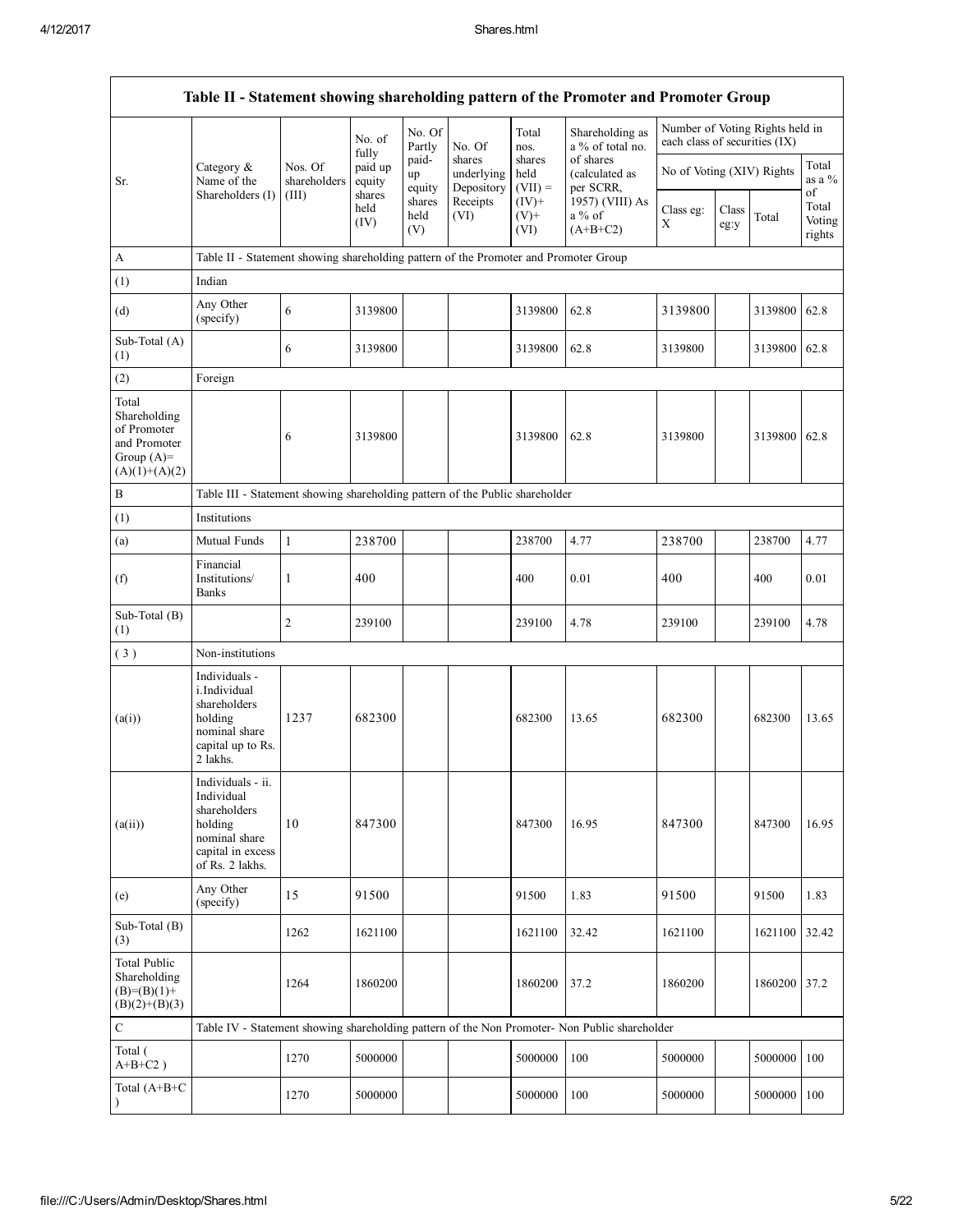|                                                                                         | Table II - Statement showing shareholding pattern of the Promoter and Promoter Group |                                    |                                                           |                                                                                               |                                        |                                                  |                         |                                                    |                                       |
|-----------------------------------------------------------------------------------------|--------------------------------------------------------------------------------------|------------------------------------|-----------------------------------------------------------|-----------------------------------------------------------------------------------------------|----------------------------------------|--------------------------------------------------|-------------------------|----------------------------------------------------|---------------------------------------|
| Sr.                                                                                     | No. Of<br><b>Shares</b><br>Underlying<br>Outstanding                                 | No. of<br>Shares<br>Underlying     | No. Of Shares<br>Underlying<br>Outstanding<br>convertible | Shareholding, as a %<br>assuming full<br>conversion of<br>convertible securities (            | Number of<br>Locked in shares<br>(XII) |                                                  | <b>Shares</b><br>(XIII) | Number of<br>pledged or<br>otherwise<br>encumbered | Number of<br>equity shares<br>held in |
|                                                                                         | convertible<br>securities<br>(X)                                                     | Outstanding<br>Warrants<br>$(X_i)$ | securities and<br>No. Of<br>Warrants (Xi)<br>(a)          | as a percentage of<br>diluted share capital)<br>$(XI)=(VII)+(X) As a %$<br>of $(A+B+C2)$      | No. $(a)$                              | As a<br>$%$ of<br>total<br>Shares<br>held<br>(b) | No.<br>(a)              | As a<br>$%$ of<br>total<br>Shares<br>held<br>(b)   | dematerialized<br>form (XIV)          |
| $\mathbf{A}$                                                                            |                                                                                      |                                    |                                                           | Table II - Statement showing shareholding pattern of the Promoter and Promoter Group          |                                        |                                                  |                         |                                                    |                                       |
| (1)                                                                                     | Indian                                                                               |                                    |                                                           |                                                                                               |                                        |                                                  |                         |                                                    |                                       |
| (d)                                                                                     |                                                                                      |                                    |                                                           | 62.8                                                                                          | 3139800                                | 100                                              |                         |                                                    | 3139800                               |
| Sub-Total (A)<br>(1)                                                                    |                                                                                      |                                    |                                                           | 62.8                                                                                          | 3139800                                | 100                                              |                         |                                                    | 3139800                               |
| (2)                                                                                     | Foreign                                                                              |                                    |                                                           |                                                                                               |                                        |                                                  |                         |                                                    |                                       |
| Total<br>Shareholding<br>of Promoter<br>and Promoter<br>Group $(A)=$<br>$(A)(1)+(A)(2)$ |                                                                                      |                                    |                                                           | 62.8                                                                                          | 3139800                                | 100                                              |                         |                                                    | 3139800                               |
| $\, {\bf B}$                                                                            |                                                                                      |                                    |                                                           | Table III - Statement showing shareholding pattern of the Public shareholder                  |                                        |                                                  |                         |                                                    |                                       |
| (1)                                                                                     | Institutions                                                                         |                                    |                                                           |                                                                                               |                                        |                                                  |                         |                                                    |                                       |
| (a)                                                                                     |                                                                                      |                                    |                                                           | 4.77                                                                                          | $\boldsymbol{0}$                       | $\boldsymbol{0}$                                 |                         |                                                    | $\boldsymbol{0}$                      |
| (f)                                                                                     |                                                                                      |                                    |                                                           | 0.01                                                                                          | $\boldsymbol{0}$                       | $\boldsymbol{0}$                                 |                         |                                                    | $\boldsymbol{0}$                      |
| Sub-Total (B)<br>(1)                                                                    |                                                                                      |                                    |                                                           | 4.78                                                                                          | $\boldsymbol{0}$                       | $\boldsymbol{0}$                                 |                         |                                                    | $\boldsymbol{0}$                      |
| (3)                                                                                     | Non-institutions                                                                     |                                    |                                                           |                                                                                               |                                        |                                                  |                         |                                                    |                                       |
| (a(i))                                                                                  |                                                                                      |                                    |                                                           | 13.65                                                                                         | $\boldsymbol{0}$                       | $\boldsymbol{0}$                                 |                         |                                                    | 1900                                  |
| (a(ii))                                                                                 |                                                                                      |                                    |                                                           | 16.95                                                                                         | $\boldsymbol{0}$                       | $\boldsymbol{0}$                                 |                         |                                                    | 566300                                |
| (e)                                                                                     |                                                                                      |                                    |                                                           | 1.83                                                                                          | $\boldsymbol{0}$                       | $\boldsymbol{0}$                                 |                         |                                                    | $\mathbf{0}$                          |
| Sub-Total (B)<br>(3)                                                                    |                                                                                      |                                    |                                                           | 32.42                                                                                         | $\boldsymbol{0}$                       | $\boldsymbol{0}$                                 |                         |                                                    | 568200                                |
| <b>Total Public</b><br>Shareholding<br>$(B)= (B)(1) +$<br>$(B)(2)+(B)(3)$               |                                                                                      |                                    |                                                           | 37.2                                                                                          | $\boldsymbol{0}$                       | $\bf{0}$                                         |                         |                                                    | 568200                                |
| $\mathsf C$                                                                             |                                                                                      |                                    |                                                           | Table IV - Statement showing shareholding pattern of the Non Promoter- Non Public shareholder |                                        |                                                  |                         |                                                    |                                       |
| Total (<br>$A+B+C2$ )                                                                   |                                                                                      |                                    |                                                           | 100                                                                                           | 3139800                                | 62.8                                             |                         |                                                    | 3708000                               |
| Total (A+B+C<br>$\lambda$                                                               |                                                                                      |                                    |                                                           | 100                                                                                           | 3139800                                | 62.8                                             |                         |                                                    | 3708000                               |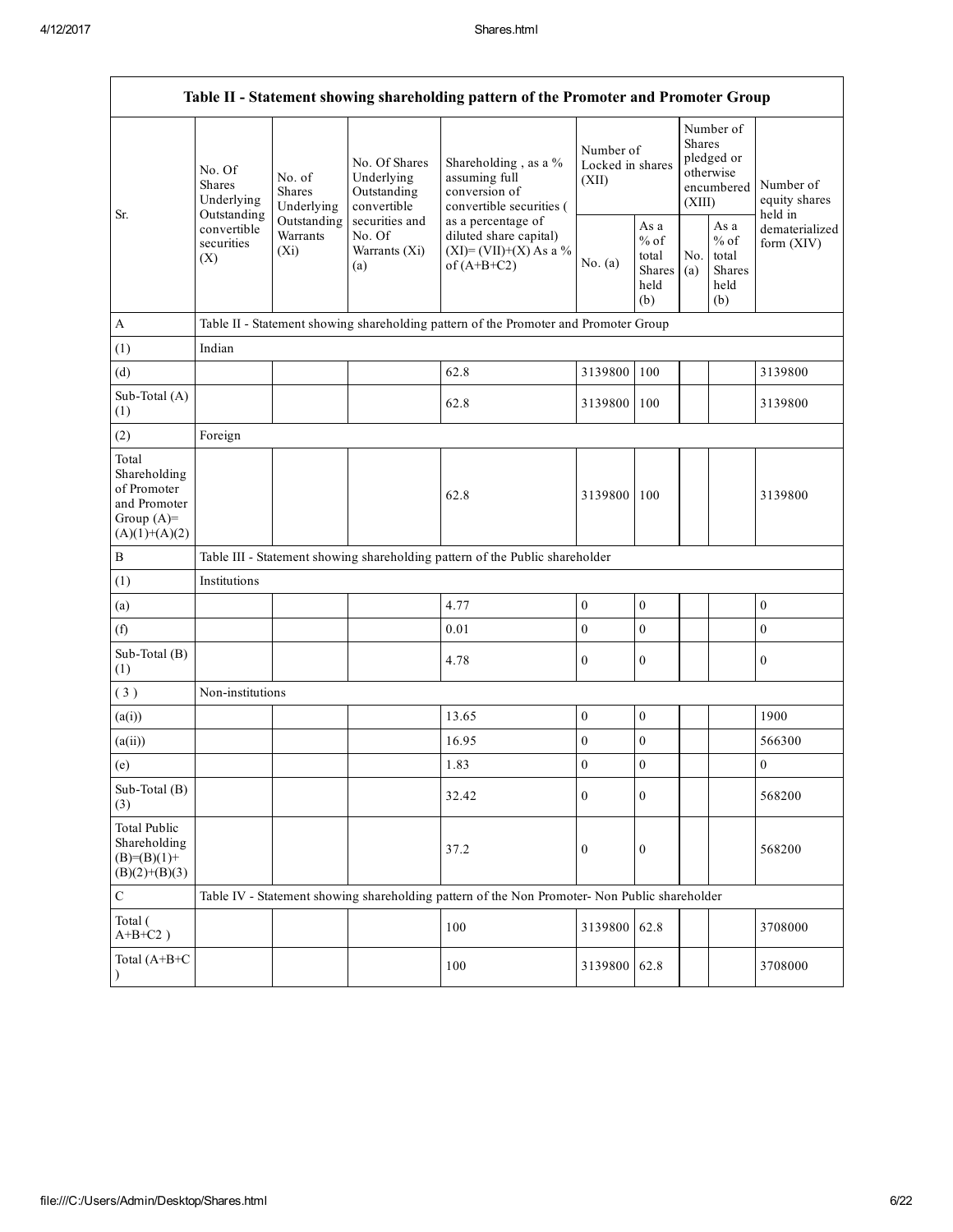|                                                                                                                                                                                                                          | Any Other (specify)                    |                                                               |                                                        |                                                     |                                                |                                             |  |  |
|--------------------------------------------------------------------------------------------------------------------------------------------------------------------------------------------------------------------------|----------------------------------------|---------------------------------------------------------------|--------------------------------------------------------|-----------------------------------------------------|------------------------------------------------|---------------------------------------------|--|--|
| Searial No.                                                                                                                                                                                                              | $\mathbf{1}$                           | $\overline{c}$                                                | 3                                                      | $\overline{4}$                                      | 5                                              | $\sqrt{6}$                                  |  |  |
| Category                                                                                                                                                                                                                 | Director or<br>Director's<br>Relatives | Director or<br>Director's<br>Relatives                        | Director or Director's<br>Relatives                    | Director or<br>Director's<br>Relatives              | Director or<br>Director's<br>Relatives         | Director or<br>Director's<br>Relatives      |  |  |
| Name of the<br>Shareholders (I)                                                                                                                                                                                          | <b>SUSHILA</b><br><b>KAMAL RUIA</b>    | <b>KAMAL</b><br><b>SHYAMSUNDER</b><br><b>RUIA</b>             | <b>SHARDADEVI</b><br><b>SHYAMSUNDER</b><br><b>RUIA</b> | <b>PRADEEP</b><br><b>SHYAMSUNDER</b><br><b>RUIA</b> | <b>SARITA</b><br><b>PRADEEP</b><br><b>RUIA</b> | <b>RENU</b><br><b>SHARAD</b><br><b>RUIA</b> |  |  |
| PAN (II)                                                                                                                                                                                                                 |                                        |                                                               |                                                        |                                                     |                                                |                                             |  |  |
| No. of the<br>Shareholders (I)                                                                                                                                                                                           | 1                                      | $\mathbf{1}$                                                  | 1                                                      | 1                                                   | $\mathbf{1}$                                   | 1                                           |  |  |
| No. of fully paid<br>up equity shares<br>held (IV)                                                                                                                                                                       | 568400                                 | 216550                                                        | 784950                                                 | 314850                                              | 470100                                         | 784950                                      |  |  |
| No. Of Partly<br>paid-up equity<br>shares held (V)                                                                                                                                                                       |                                        |                                                               |                                                        |                                                     |                                                |                                             |  |  |
| No. Of shares<br>underlying<br>Depository<br>Receipts (VI)                                                                                                                                                               |                                        |                                                               |                                                        |                                                     |                                                |                                             |  |  |
| Total nos. shares<br>held $(VII) = (IV) +$<br>$(V)+(VI)$                                                                                                                                                                 | 568400                                 | 216550                                                        | 784950                                                 | 314850                                              | 470100                                         | 784950                                      |  |  |
| Shareholding as a<br>% of total no. of<br>shares (calculated<br>as per SCRR,<br>1957) (VIII) As a<br>% of $(A+B+C2)$                                                                                                     | 11.37                                  | 4.33                                                          | 15.7                                                   | 6.3                                                 | 9.4                                            | 15.7                                        |  |  |
|                                                                                                                                                                                                                          |                                        | Number of Voting Rights held in each class of securities (IX) |                                                        |                                                     |                                                |                                             |  |  |
| Class eg: X                                                                                                                                                                                                              | 568400                                 | 216550                                                        | 784950                                                 | 314850                                              | 470100                                         | 784950                                      |  |  |
| Class eg:y                                                                                                                                                                                                               |                                        |                                                               |                                                        |                                                     |                                                |                                             |  |  |
| Total                                                                                                                                                                                                                    | 568400                                 | 216550                                                        | 784950                                                 | 314850                                              | 470100                                         | 784950                                      |  |  |
| Total as a % of<br>Total Voting rights                                                                                                                                                                                   | 11.37                                  | 4.33                                                          | 15.7                                                   | 6.3                                                 | 9.4                                            | 15.7                                        |  |  |
| No. Of Shares<br>Underlying<br>Outstanding<br>convertible<br>securities $(X)$                                                                                                                                            |                                        |                                                               |                                                        |                                                     |                                                |                                             |  |  |
| No. of Shares<br>Underlying<br>Outstanding<br>Warrants (Xi)                                                                                                                                                              |                                        |                                                               |                                                        |                                                     |                                                |                                             |  |  |
| No. Of Shares<br>Underlying<br>Outstanding<br>convertible<br>securities and No.<br>Of Warrants (Xi)<br>(a)                                                                                                               |                                        |                                                               |                                                        |                                                     |                                                |                                             |  |  |
| Shareholding, as a<br>% assuming full<br>conversion of<br>convertible<br>securities (as a<br>percentage of<br>diluted share<br>capital) (XI)=<br>$(VII)+(X)$ As a %<br>of $(A+B+C2)$<br>Number of Locked in shares (XII) | 11.37                                  | 4.33                                                          | 15.7                                                   | 6.3                                                 | 9.4                                            | 15.7                                        |  |  |

 $\overline{\phantom{a}}$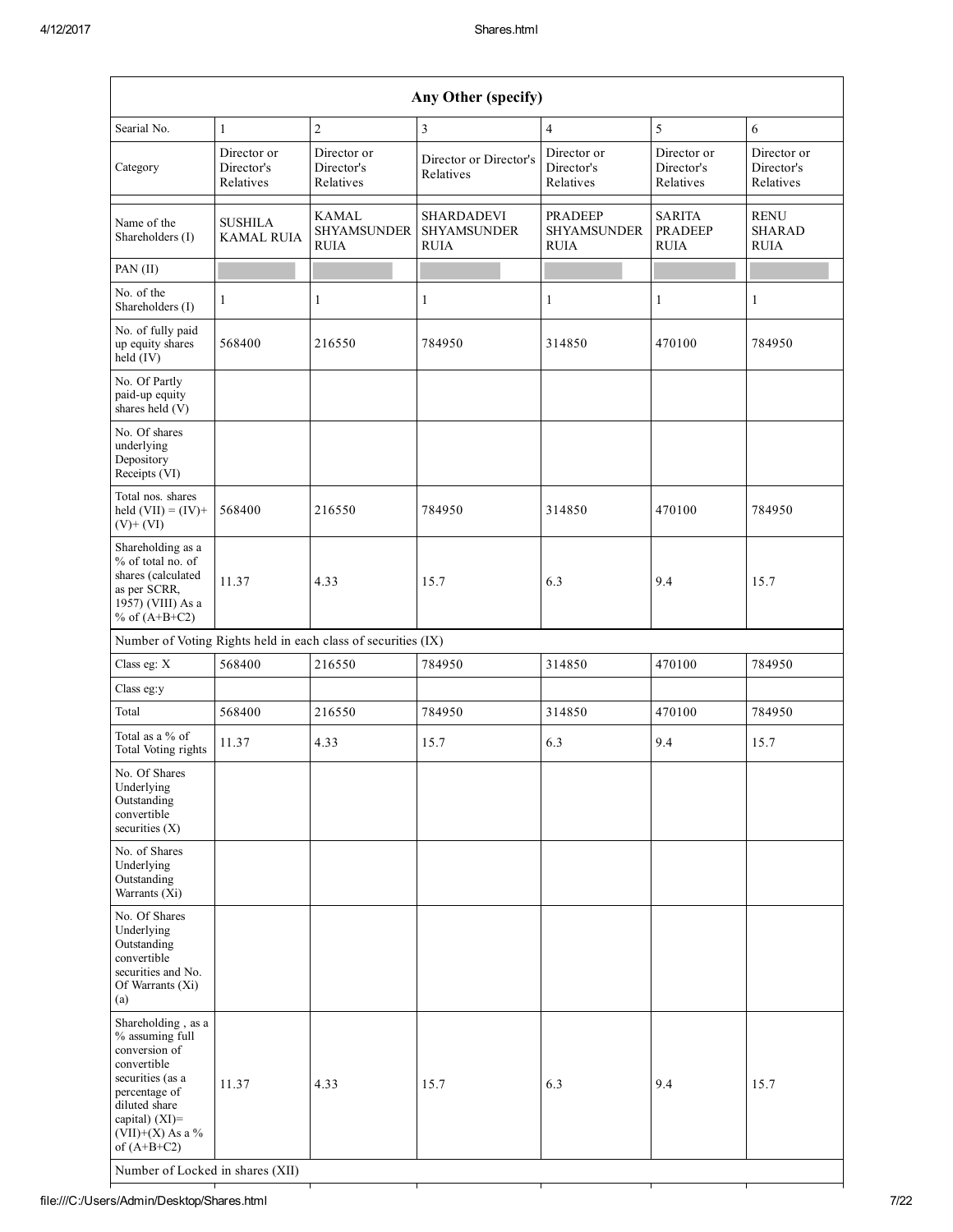## 4/12/2017 Shares.html

| No. $(a)$                                                            | 568400 | 216550                                                  | 784950 | 314850 | 470100 | 784950 |
|----------------------------------------------------------------------|--------|---------------------------------------------------------|--------|--------|--------|--------|
| As a % of total<br>Shares held (b)                                   | 100    | 100                                                     | 100    | 100    | 100    | 100    |
|                                                                      |        | Number of Shares pledged or otherwise encumbered (XIII) |        |        |        |        |
| No. $(a)$                                                            |        |                                                         |        |        |        |        |
| As a % of total<br>Shares held (b)                                   |        |                                                         |        |        |        |        |
| Number of equity<br>shares held in<br>dematerialized<br>form $(XIV)$ | 568400 | 216550                                                  | 784950 | 314850 | 470100 | 784950 |
| Reason for not<br>providing PAN                                      |        |                                                         |        |        |        |        |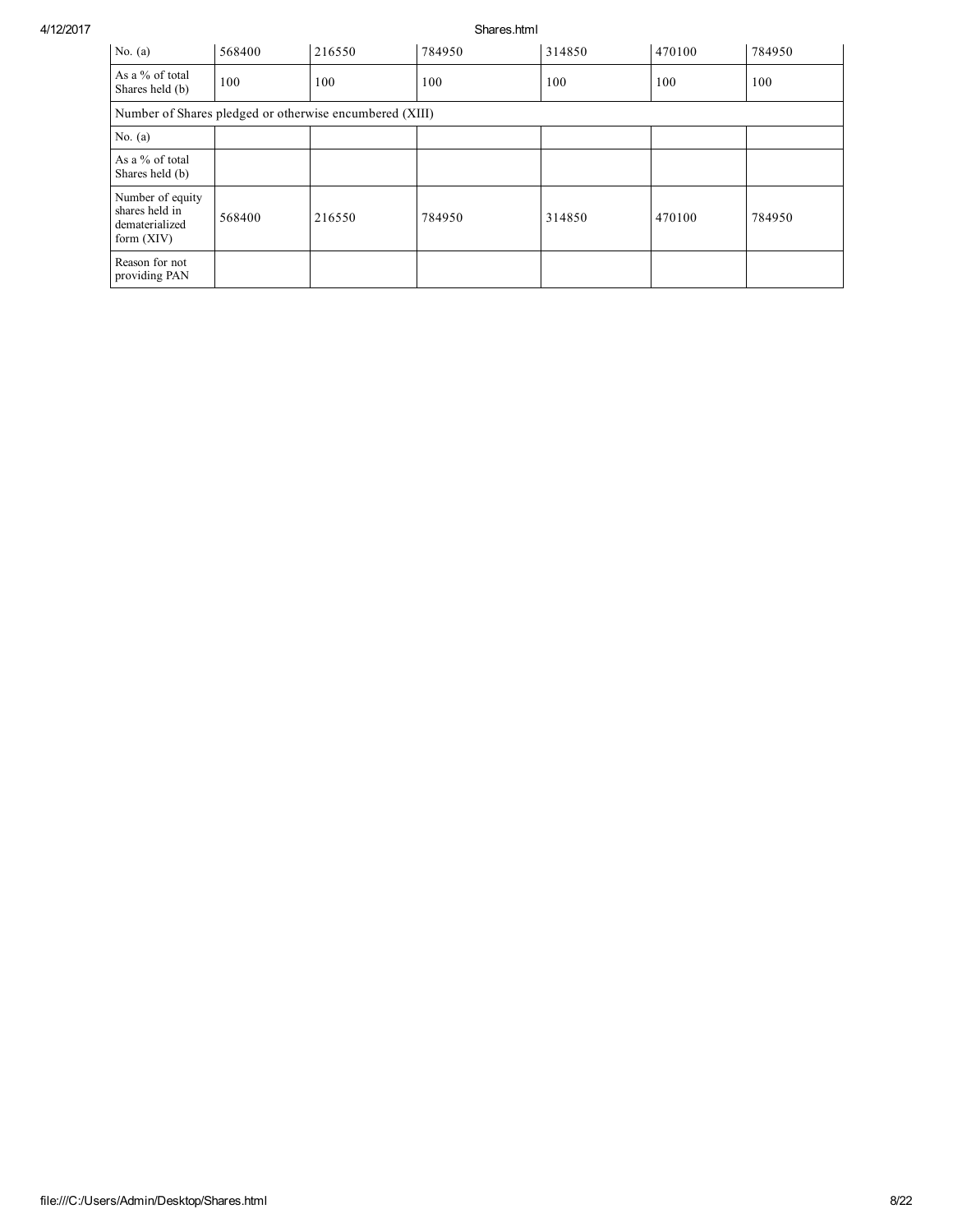|                                                                                                                                                                                      | Any Other (specify)                                           |
|--------------------------------------------------------------------------------------------------------------------------------------------------------------------------------------|---------------------------------------------------------------|
| Searial No.                                                                                                                                                                          |                                                               |
| Category                                                                                                                                                                             | Click here to go back                                         |
| Name of the<br>Shareholders (I)                                                                                                                                                      |                                                               |
| PAN (II)                                                                                                                                                                             | Total                                                         |
| No. of the<br>Shareholders (I)                                                                                                                                                       | 6                                                             |
| No. of fully paid<br>up equity shares<br>held (IV)                                                                                                                                   | 3139800                                                       |
| No. Of Partly<br>paid-up equity<br>shares held (V)                                                                                                                                   |                                                               |
| No. Of shares<br>underlying<br>Depository<br>Receipts (VI)                                                                                                                           |                                                               |
| Total nos. shares<br>held $(VII) = (IV) +$<br>$(V) + (VI)$                                                                                                                           | 3139800                                                       |
| Shareholding as a<br>% of total no. of<br>shares (calculated<br>as per SCRR,<br>1957) (VIII) As a<br>% of $(A+B+C2)$                                                                 | 62.8                                                          |
|                                                                                                                                                                                      | Number of Voting Rights held in each class of securities (IX) |
| Class eg: X                                                                                                                                                                          | 3139800                                                       |
| Class eg:y                                                                                                                                                                           |                                                               |
| Total                                                                                                                                                                                | 3139800                                                       |
| Total as a % of<br>Total Voting rights                                                                                                                                               | 62.8                                                          |
| No. Of Shares<br>Underlying<br>Outstanding<br>convertible<br>securities $(X)$                                                                                                        |                                                               |
| No. of Shares<br>Underlying<br>Outstanding<br>Warrants (Xi)                                                                                                                          |                                                               |
| No. Of Shares<br>Underlying<br>Outstanding<br>convertible<br>securities and No.<br>Of Warrants (Xi)<br>(a)                                                                           |                                                               |
| Shareholding, as a<br>% assuming full<br>conversion of<br>convertible<br>securities (as a<br>percentage of<br>diluted share<br>capital) (XI)=<br>$(VII)+(X)$ As a %<br>of $(A+B+C2)$ | 62.8                                                          |
| Number of Locked in shares (XII)                                                                                                                                                     |                                                               |
| No. $(a)$                                                                                                                                                                            | 3139800                                                       |
| As a % of total                                                                                                                                                                      | 100                                                           |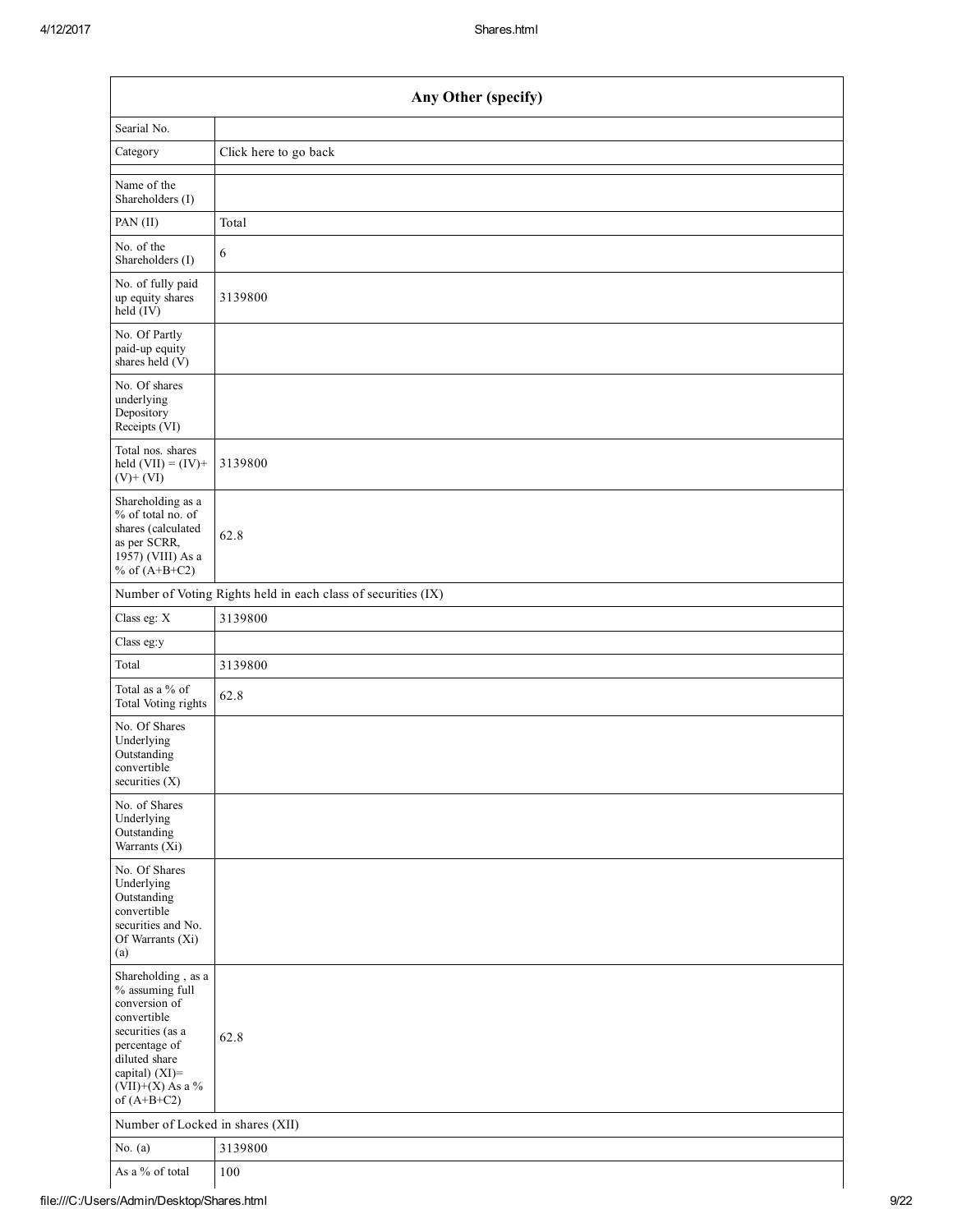|                                                                      | יוושווסט ושווט                                          |
|----------------------------------------------------------------------|---------------------------------------------------------|
| Shares held (b)                                                      |                                                         |
|                                                                      | Number of Shares pledged or otherwise encumbered (XIII) |
| No. $(a)$                                                            |                                                         |
| As a % of total<br>Shares held (b)                                   |                                                         |
| Number of equity<br>shares held in<br>dematerialized<br>form $(XIV)$ | 3139800                                                 |
| Reason for not<br>providing PAN                                      |                                                         |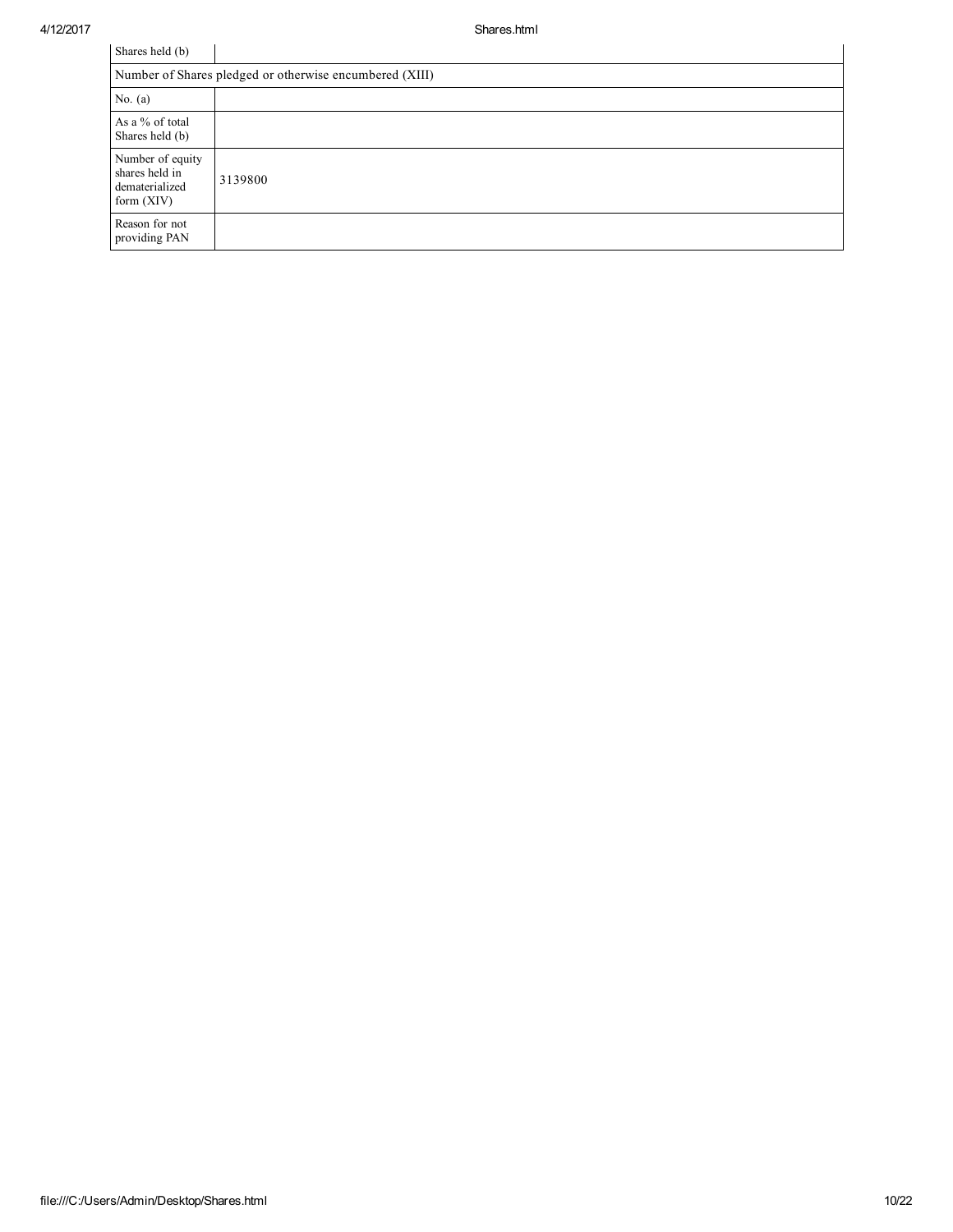| Searial No.                                                                                                                                                                          | $\mathbf{1}$                                                  |                       |
|--------------------------------------------------------------------------------------------------------------------------------------------------------------------------------------|---------------------------------------------------------------|-----------------------|
| Name of the<br>Shareholders (I)                                                                                                                                                      | SOUTHERN INDIA DEPOSITORY                                     | Click here to go back |
| PAN (II)                                                                                                                                                                             |                                                               | Total                 |
| No. of fully paid<br>up equity shares<br>$\text{held} (IV)$                                                                                                                          | 238700                                                        | 238700                |
| No. Of Partly<br>paid-up equity<br>shares held (V)                                                                                                                                   |                                                               |                       |
| No. Of shares<br>underlying<br>Depository<br>Receipts (VI)                                                                                                                           |                                                               |                       |
| Total nos. shares<br>held $(VII) = (IV) +$<br>$(V) + (VI)$                                                                                                                           | 238700                                                        | 238700                |
| Shareholding as a<br>% of total no. of<br>shares (calculated<br>as per SCRR,<br>1957) (VIII) As a<br>% of $(A+B+C2)$                                                                 | 4.77                                                          | 4.77                  |
|                                                                                                                                                                                      | Number of Voting Rights held in each class of securities (IX) |                       |
| Class eg: X                                                                                                                                                                          | 238700                                                        | 238700                |
| Class eg:y                                                                                                                                                                           |                                                               |                       |
| Total                                                                                                                                                                                | 238700                                                        | 238700                |
| Total as a % of<br>Total Voting rights                                                                                                                                               | 4.77                                                          | 4.77                  |
| No. Of Shares<br>Underlying<br>Outstanding<br>convertible<br>securities (X)                                                                                                          |                                                               |                       |
| No. of Shares<br>Underlying<br>Outstanding<br>Warrants (Xi)                                                                                                                          |                                                               |                       |
| No. Of Shares<br>Underlying<br>Outstanding<br>convertible<br>securities and No.<br>Of Warrants (Xi)<br>(a)                                                                           |                                                               |                       |
| Shareholding, as a<br>% assuming full<br>conversion of<br>convertible<br>securities (as a<br>percentage of<br>diluted share<br>capital) (XI)=<br>$(VII)+(X)$ As a %<br>of $(A+B+C2)$ | 4.77                                                          | 4.77                  |
| Number of Locked in shares (XII)                                                                                                                                                     |                                                               |                       |
| No. $(a)$                                                                                                                                                                            | $\boldsymbol{0}$                                              | $\bf{0}$              |
| As a $\%$ of total<br>Shares held (b)                                                                                                                                                | $\boldsymbol{0}$                                              | $\boldsymbol{0}$      |
| Number of equity<br>shares held in<br>dematerialized                                                                                                                                 | $\boldsymbol{0}$                                              | $\mathbf{0}$          |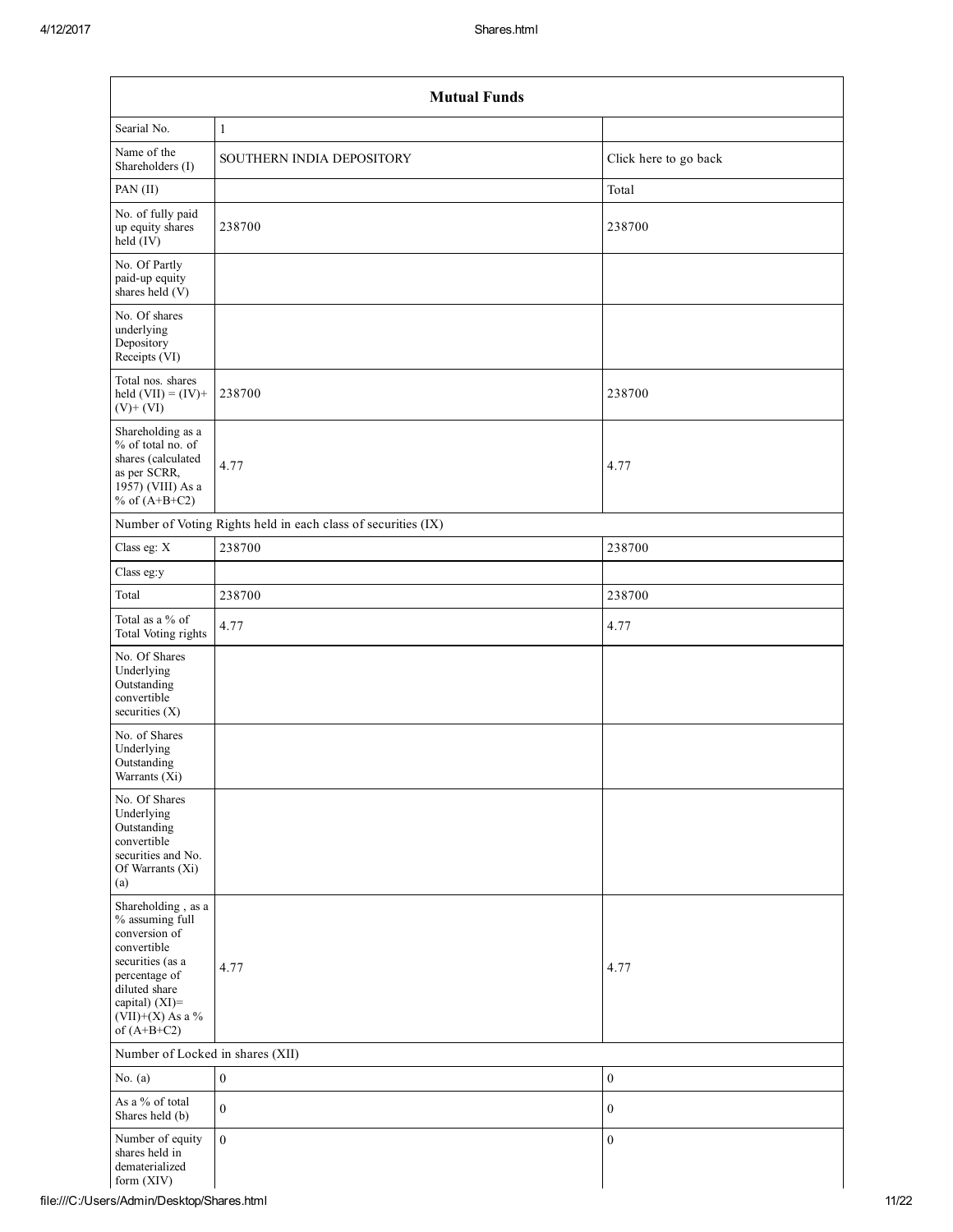| Reason for not providing PAN    |                           |  |  |
|---------------------------------|---------------------------|--|--|
| Reason for not<br>providing PAN | Textual Information $(1)$ |  |  |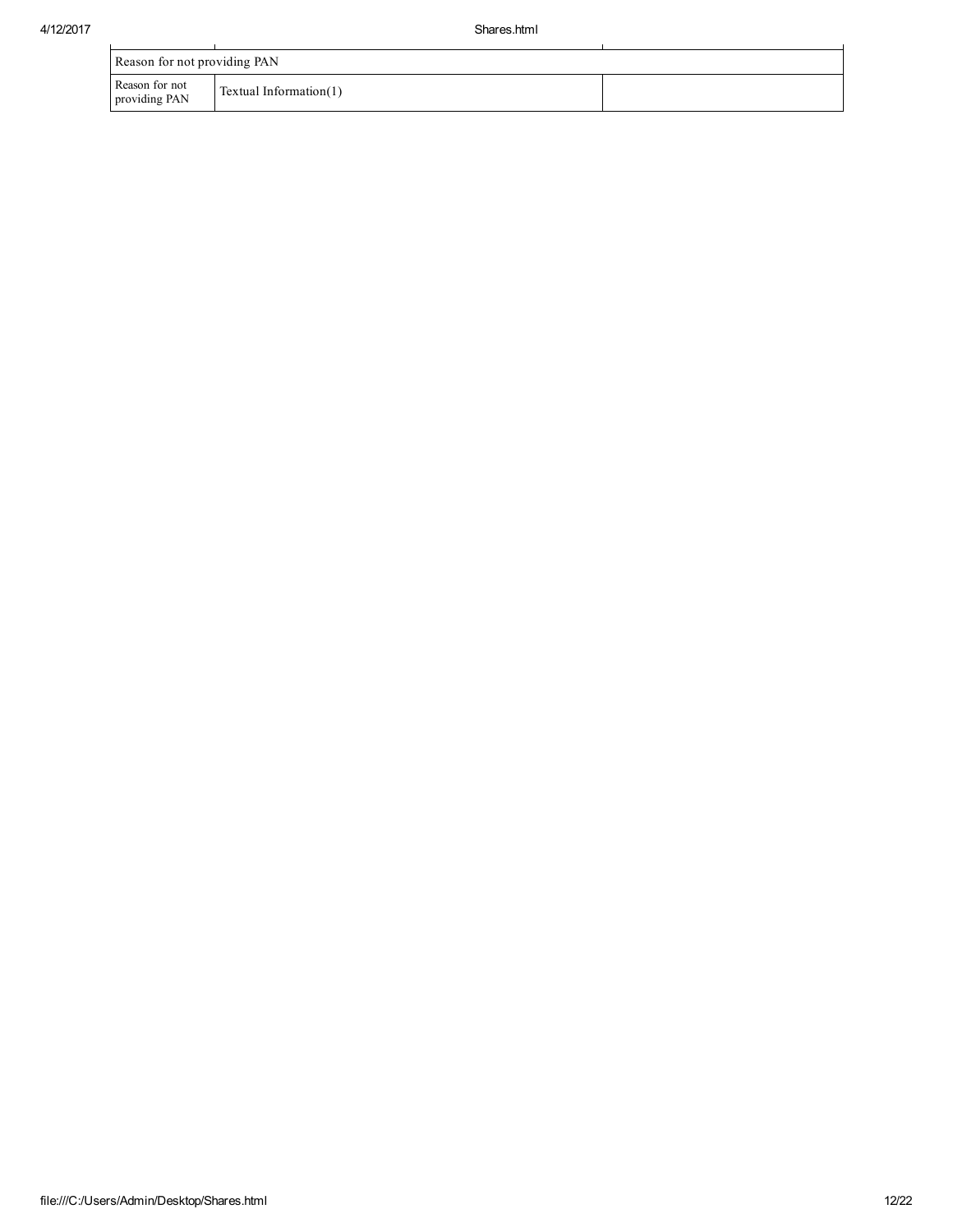|                        | <b>Text Block</b> |
|------------------------|-------------------|
| Textual Information(1) | NOT AVAILABLE     |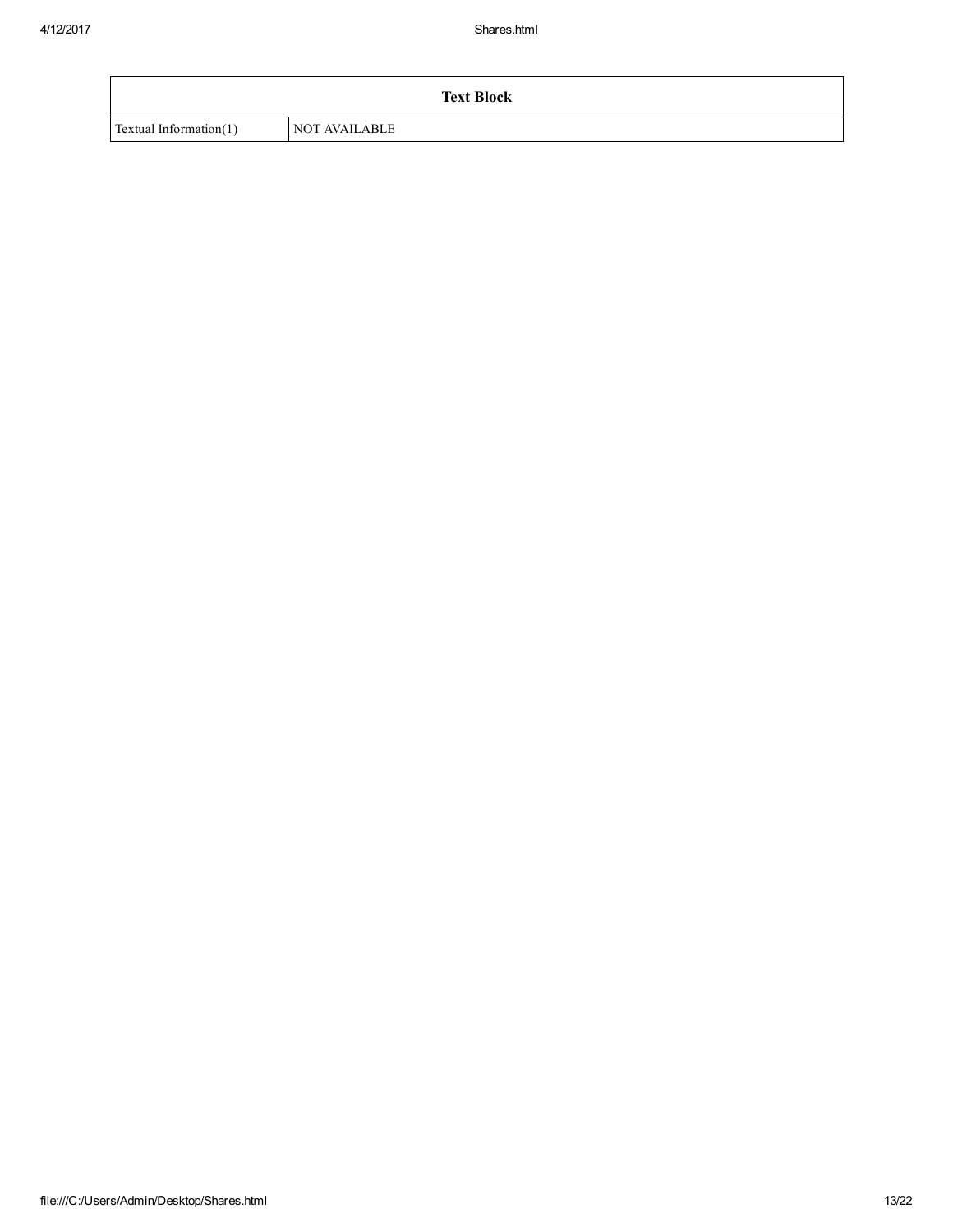| Searial No.                                                                                                                                                           | $\mathbf{1}$                             | $\sqrt{2}$                                                    | $\mathfrak{Z}$                                 | $\overline{4}$                             | 5                                 | $\sqrt{6}$                     | $\boldsymbol{7}$                             |
|-----------------------------------------------------------------------------------------------------------------------------------------------------------------------|------------------------------------------|---------------------------------------------------------------|------------------------------------------------|--------------------------------------------|-----------------------------------|--------------------------------|----------------------------------------------|
| Name of the<br>Shareholders<br>(I)                                                                                                                                    | $\quad$ SUNIL<br><b>DEVENDRA</b><br>LATH | <b>RAVI</b><br><b>SHYAMSUNDER</b><br><b>AGARWAL</b>           | <b>HEMENDRA</b><br>VASANTRAI<br><b>KOTHARI</b> | TEJAL<br><b>HEMENDRA</b><br><b>KOTHARI</b> | <b>RAJKUMAR</b><br><b>S SINGH</b> | <b>GEETA</b><br><b>AGARWAL</b> | <b>DEEPA</b><br>NANDKISHORE<br><b>SHARMA</b> |
| PAN (II)                                                                                                                                                              |                                          |                                                               |                                                |                                            |                                   |                                |                                              |
| No. of fully<br>paid up equity<br>shares held<br>(IV)                                                                                                                 | 127100                                   | 76000                                                         | 75000                                          | 70000                                      | 75000                             | 67000                          | 99000                                        |
| No. Of Partly<br>paid-up equity<br>shares held<br>(V)                                                                                                                 |                                          |                                                               |                                                |                                            |                                   |                                |                                              |
| No. Of shares<br>underlying<br>Depository<br>Receipts (VI)                                                                                                            |                                          |                                                               |                                                |                                            |                                   |                                |                                              |
| Total nos.<br>shares held<br>$(VII) = (IV) +$<br>$(V)+(VI)$                                                                                                           | 127100                                   | 76000                                                         | 75000                                          | 70000                                      | 75000                             | 67000                          | 99000                                        |
| Shareholding<br>as a % of total<br>no. of shares<br>(calculated as<br>per SCRR,<br>$1957)$ (VIII)<br>As a % of<br>$(A+B+C2)$                                          | 2.54                                     | 1.52                                                          | 1.5                                            | 1.4                                        | 1.5                               | 1.34                           | 1.98                                         |
|                                                                                                                                                                       |                                          | Number of Voting Rights held in each class of securities (IX) |                                                |                                            |                                   |                                |                                              |
| Class eg: X                                                                                                                                                           | 127100                                   | 76000                                                         | 75000                                          | 70000                                      | 75000                             | 67000                          | 99000                                        |
| Class eg:y                                                                                                                                                            |                                          |                                                               |                                                |                                            |                                   |                                |                                              |
| Total                                                                                                                                                                 | 127100                                   | 76000                                                         | 75000                                          | 70000                                      | 75000                             | 67000                          | 99000                                        |
| Total as a $\%$<br>of Total<br>Voting rights                                                                                                                          | 2.54                                     | 1.52                                                          | 1.5                                            | 1.4                                        | 1.5                               | 1.34                           | 1.98                                         |
| No. Of Shares<br>Underlying<br>Outstanding<br>convertible<br>securities $(X)$                                                                                         |                                          |                                                               |                                                |                                            |                                   |                                |                                              |
| No. of Shares<br>Underlying<br>Outstanding<br>Warrants (Xi)                                                                                                           |                                          |                                                               |                                                |                                            |                                   |                                |                                              |
| No. Of Shares<br>Underlying<br>Outstanding<br>convertible<br>securities and<br>No. Of<br>Warrants (Xi)<br>(a)                                                         |                                          |                                                               |                                                |                                            |                                   |                                |                                              |
| Shareholding<br>, as a $%$<br>assuming full<br>conversion of<br>convertible<br>securities (as a<br>percentage of<br>diluted share<br>capital) (XI)=<br>$(VII)+(X)$ As | 2.54                                     | 1.52                                                          | 1.5                                            | 1.4                                        | 1.5                               | 1.34                           | 1.98                                         |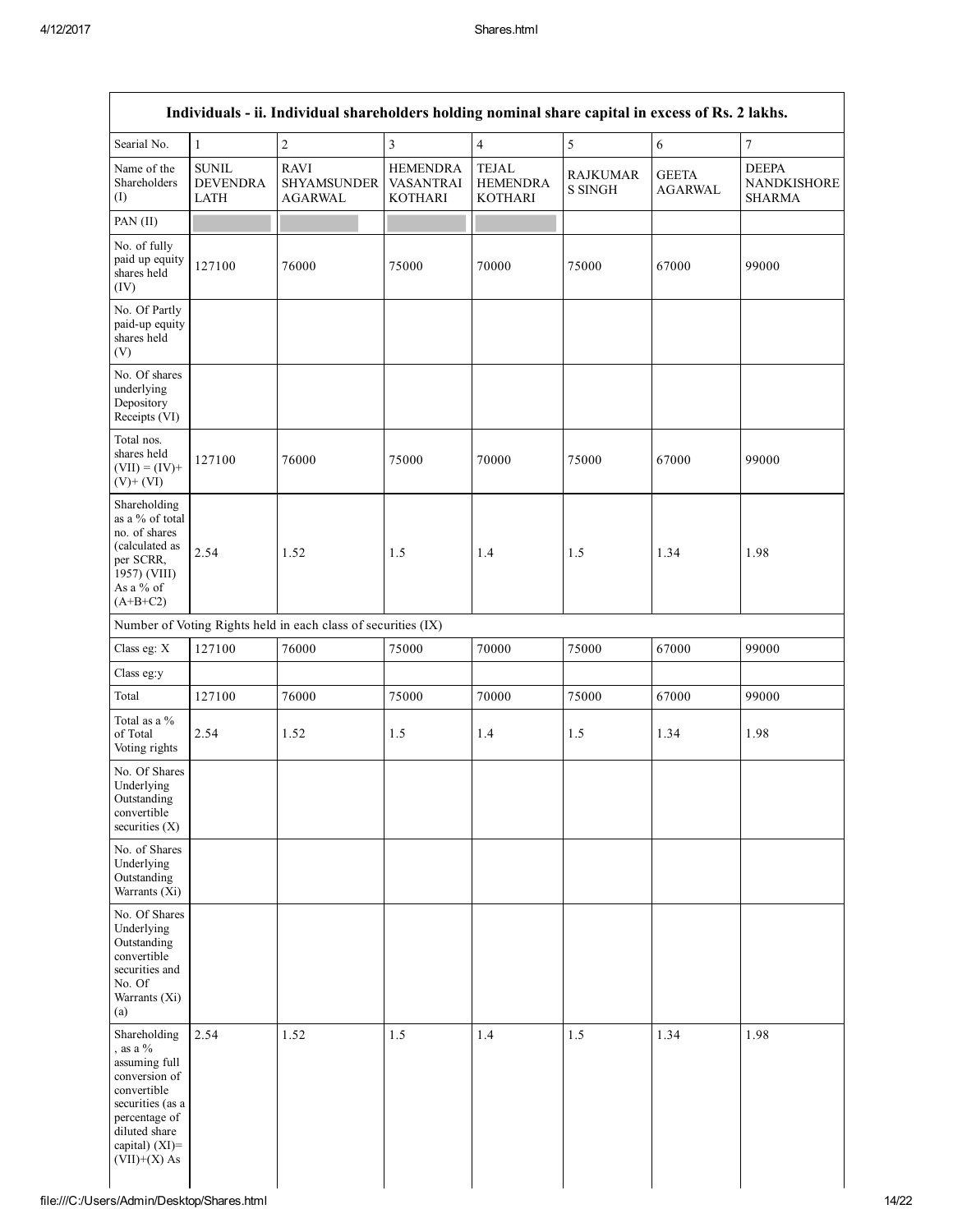| 4/12/2017 |                                                                         |                                  |                |              | Shares.html  |                              |                           |                              |
|-----------|-------------------------------------------------------------------------|----------------------------------|----------------|--------------|--------------|------------------------------|---------------------------|------------------------------|
|           | $a\%$ of<br>$(A+B+C2)$                                                  |                                  |                |              |              |                              |                           |                              |
|           |                                                                         | Number of Locked in shares (XII) |                |              |              |                              |                           |                              |
|           | No. $(a)$                                                               | $\mathbf{0}$                     | $\overline{0}$ | $\theta$     | $\mathbf{0}$ | $\theta$                     | $\theta$                  | $\mathbf{0}$                 |
|           | As a % of<br>total Shares<br>held $(b)$                                 | $\mathbf{0}$                     | $\overline{0}$ | $\mathbf{0}$ | $\mathbf{0}$ | $\mathbf{0}$                 | $\theta$                  | $\boldsymbol{0}$             |
|           | Number of<br>equity shares<br>held in<br>dematerialized<br>form $(XIV)$ | 127100                           | 76000          | 75000        | 70000        | $\mathbf{0}$                 | $\overline{0}$            | $\mathbf{0}$                 |
|           |                                                                         | Reason for not providing PAN     |                |              |              |                              |                           |                              |
|           | Reason for<br>not providing<br>PAN                                      |                                  |                |              |              | Textual<br>Information $(1)$ | Textual<br>Information(2) | Textual<br>Information $(3)$ |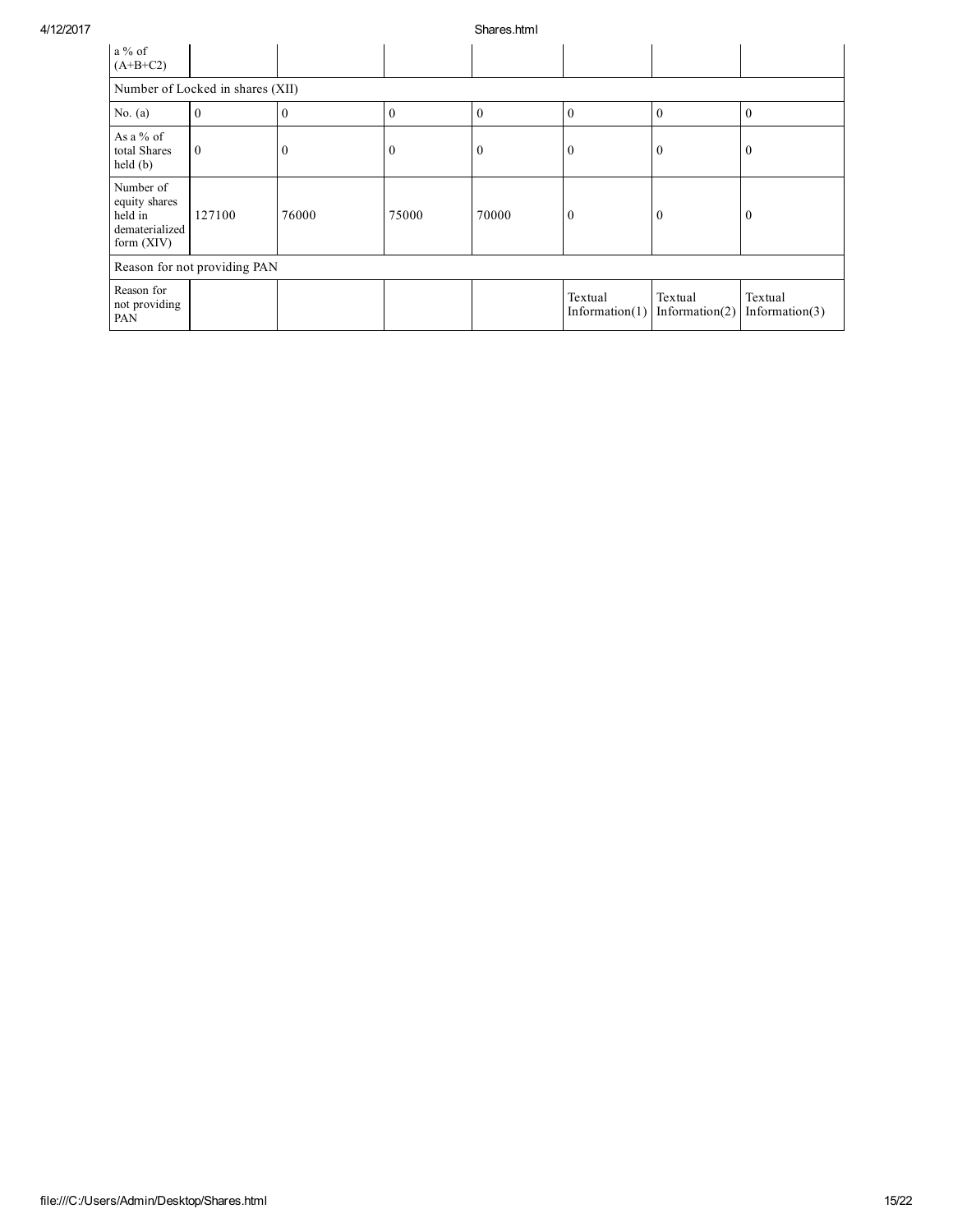Г

| Searial No.                                                                                                                                                                             | $\,8\,$                                                       |                       |  |
|-----------------------------------------------------------------------------------------------------------------------------------------------------------------------------------------|---------------------------------------------------------------|-----------------------|--|
| Name of the<br>Shareholders (I)                                                                                                                                                         | NANDKISHORE SHARMA                                            | Click here to go back |  |
| PAN (II)                                                                                                                                                                                |                                                               | Total                 |  |
| No. of fully paid<br>up equity shares<br>held (IV)                                                                                                                                      | 188000                                                        | 777100                |  |
| No. Of Partly<br>paid-up equity<br>shares held $(V)$                                                                                                                                    |                                                               |                       |  |
| No. Of shares<br>underlying<br>Depository<br>Receipts (VI)                                                                                                                              |                                                               |                       |  |
| Total nos. shares<br>held $(VII) = (IV) +$<br>$(V) + CVI)$                                                                                                                              | 188000                                                        | 777100                |  |
| Shareholding as a<br>% of total no. of<br>shares (calculated<br>as per SCRR,<br>1957) (VIII) As a<br>% of $(A+B+C2)$                                                                    | 3.76                                                          | 15.54                 |  |
|                                                                                                                                                                                         | Number of Voting Rights held in each class of securities (IX) |                       |  |
| Class eg: X                                                                                                                                                                             | 188000                                                        | 777100                |  |
| Class eg:y                                                                                                                                                                              |                                                               |                       |  |
| Total                                                                                                                                                                                   | 188000                                                        | 777100                |  |
| Total as a % of<br>Total Voting rights                                                                                                                                                  | 3.76                                                          | 15.54                 |  |
| No. Of Shares<br>Underlying<br>Outstanding<br>convertible<br>securities (X)                                                                                                             |                                                               |                       |  |
| No. of Shares<br>Underlying<br>Outstanding<br>Warrants $(X_i)$                                                                                                                          |                                                               |                       |  |
| No. Of Shares<br>Underlying<br>Outstanding<br>convertible<br>securities and No.<br>Of Warrants (Xi)<br>(a)                                                                              |                                                               |                       |  |
| Shareholding, as a<br>% assuming full<br>conversion of<br>convertible<br>securities (as a<br>percentage of<br>diluted share<br>capital) $(XI)$ =<br>$(VII)+(X)$ As a %<br>of $(A+B+C2)$ | 3.76                                                          | 15.54                 |  |
| Number of Locked in shares (XII)                                                                                                                                                        |                                                               |                       |  |
| No. $(a)$                                                                                                                                                                               | $\boldsymbol{0}$                                              | $\boldsymbol{0}$      |  |
| As a % of total<br>Shares held (b)                                                                                                                                                      | $\mathbf{0}$                                                  | $\boldsymbol{0}$      |  |
| Number of equity<br>shares held in<br>dematerialized<br>form (XIV)                                                                                                                      | 188000                                                        | 536100                |  |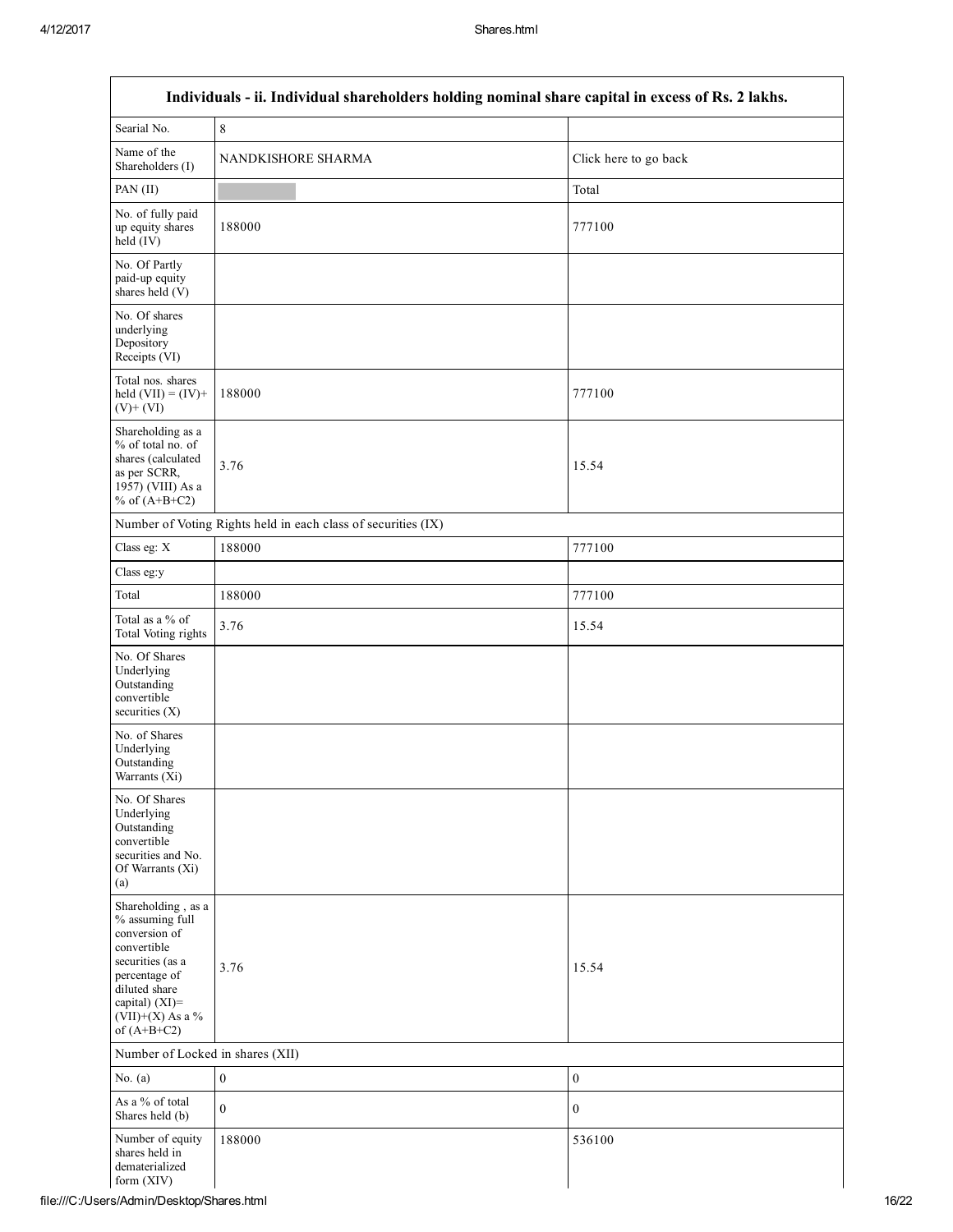| Reason for not providing PAN    |  |
|---------------------------------|--|
| Reason for not<br>providing PAN |  |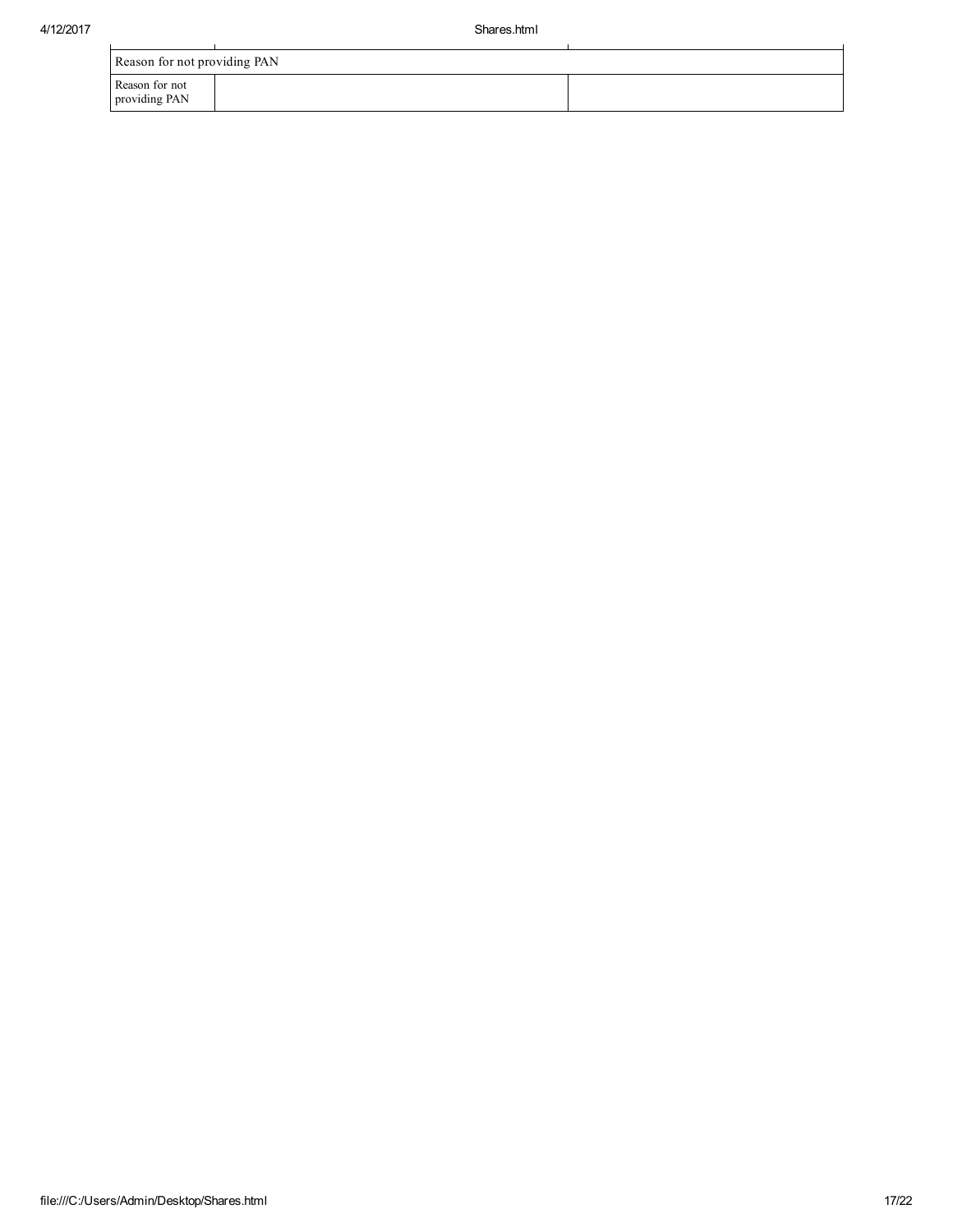|                           | <b>Text Block</b> |
|---------------------------|-------------------|
| Textual Information $(1)$ | Not Available     |
| Textual Information(2)    | Not Available     |
| Textual Information(3)    | Not Available     |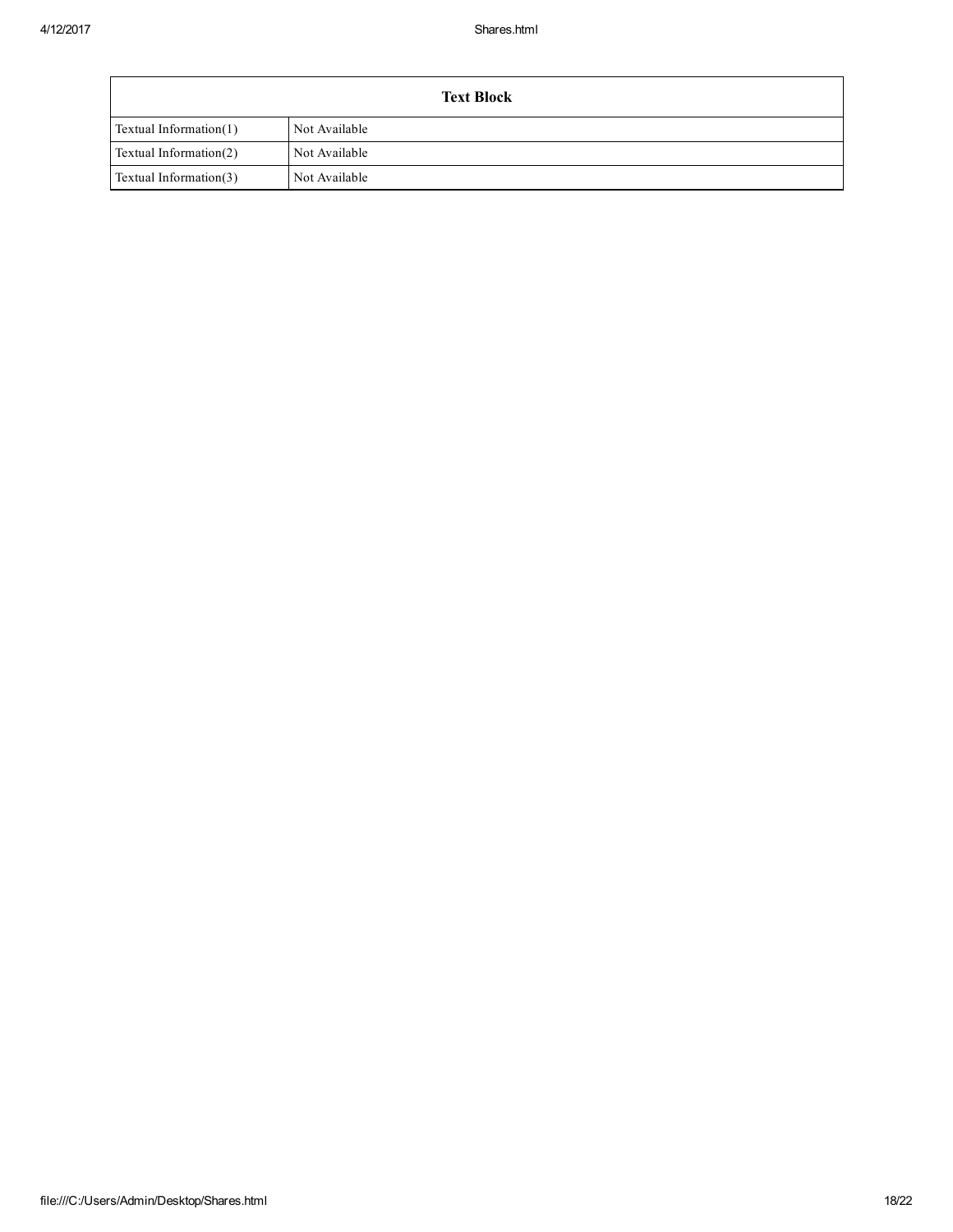| Any Other (specify)                                                                                                                                                                                                      |                                                               |                                        |                       |  |
|--------------------------------------------------------------------------------------------------------------------------------------------------------------------------------------------------------------------------|---------------------------------------------------------------|----------------------------------------|-----------------------|--|
| Searial No.                                                                                                                                                                                                              | 1                                                             | $\overline{c}$                         |                       |  |
| Category                                                                                                                                                                                                                 | <b>Bodies Corporate</b>                                       | <b>Bodies Corporate</b>                |                       |  |
| Category / More<br>than 1 percentage                                                                                                                                                                                     | Category                                                      | More than 1 percentage of shareholding |                       |  |
| Name of the<br>Shareholders (I)                                                                                                                                                                                          |                                                               | KAMALJYOT INVESTMENTS LTD              | Click here to go back |  |
| PAN (II)                                                                                                                                                                                                                 |                                                               |                                        | Total                 |  |
| No. of the<br>Shareholders (I)                                                                                                                                                                                           | 15                                                            | 1                                      | 15                    |  |
| No. of fully paid<br>up equity shares<br>$held$ (IV)                                                                                                                                                                     | 91500                                                         | 70900                                  | 91500                 |  |
| No. Of Partly<br>paid-up equity<br>shares held (V)                                                                                                                                                                       |                                                               |                                        |                       |  |
| No. Of shares<br>underlying<br>Depository<br>Receipts (VI)                                                                                                                                                               |                                                               |                                        |                       |  |
| Total nos. shares<br>held $(VII) = (IV) +$<br>$(V)+(VI)$                                                                                                                                                                 | 91500                                                         | 70900                                  | 91500                 |  |
| Shareholding as a<br>% of total no. of<br>shares (calculated<br>as per SCRR,<br>1957) (VIII) As a<br>% of $(A+B+C2)$                                                                                                     | 1.83                                                          | 1.42                                   | 1.83                  |  |
|                                                                                                                                                                                                                          | Number of Voting Rights held in each class of securities (IX) |                                        |                       |  |
| Class eg: X                                                                                                                                                                                                              | 91500                                                         | 70900                                  | 91500                 |  |
| Class eg:y                                                                                                                                                                                                               |                                                               |                                        |                       |  |
| Total                                                                                                                                                                                                                    | 91500                                                         | 70900                                  | 91500                 |  |
| Total as a % of<br><b>Total Voting rights</b>                                                                                                                                                                            | 1.83                                                          | 1.42                                   | 1.83                  |  |
| No. Of Shares<br>Underlying<br>Outstanding<br>convertible<br>securities (X)                                                                                                                                              |                                                               |                                        |                       |  |
| No. of Shares<br>Underlying<br>Outstanding<br>Warrants (Xi)                                                                                                                                                              |                                                               |                                        |                       |  |
| No. Of Shares<br>Underlying<br>Outstanding<br>convertible<br>securities and No.<br>Of Warrants (Xi)<br>(a)                                                                                                               |                                                               |                                        |                       |  |
| Shareholding, as a<br>% assuming full<br>conversion of<br>convertible<br>securities (as a<br>percentage of<br>diluted share<br>capital) (XI)=<br>$(VII)+(X)$ As a %<br>of $(A+B+C2)$<br>Number of Locked in shares (XII) | 1.83                                                          | 1.42                                   | 1.83                  |  |
|                                                                                                                                                                                                                          |                                                               |                                        |                       |  |

┬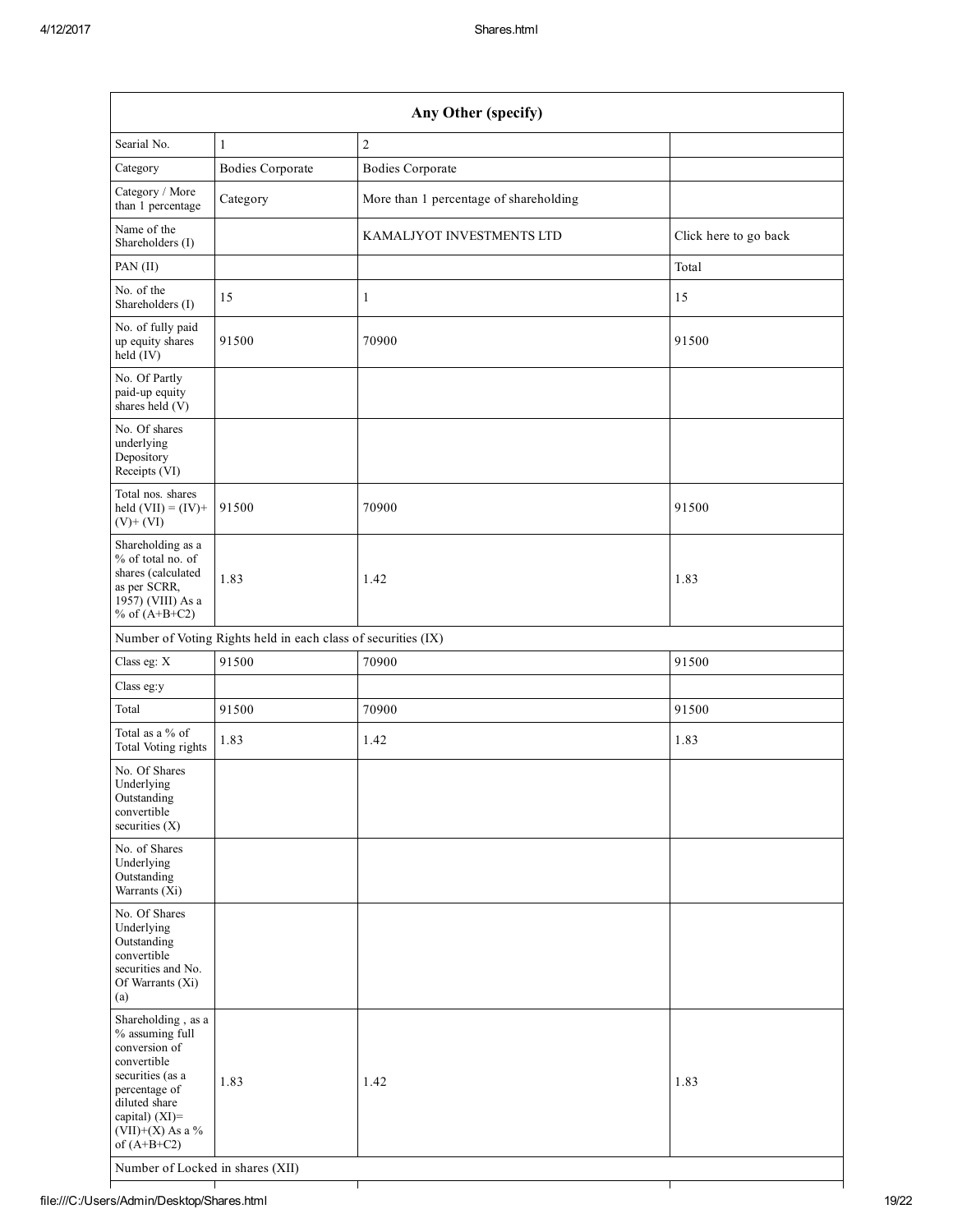## 4/12/2017 Shares.html

| No. $(a)$                                                            | $\theta$                     | $\overline{0}$         | $\bf{0}$ |  |
|----------------------------------------------------------------------|------------------------------|------------------------|----------|--|
| As a % of total<br>Shares held (b)                                   | $\overline{0}$               | $\boldsymbol{0}$       | v        |  |
| Number of equity<br>shares held in<br>dematerialized<br>form $(XIV)$ | $\theta$                     | $\mathbf{0}$           | $\theta$ |  |
|                                                                      | Reason for not providing PAN |                        |          |  |
| Reason for not<br>providing PAN                                      |                              | Textual Information(1) |          |  |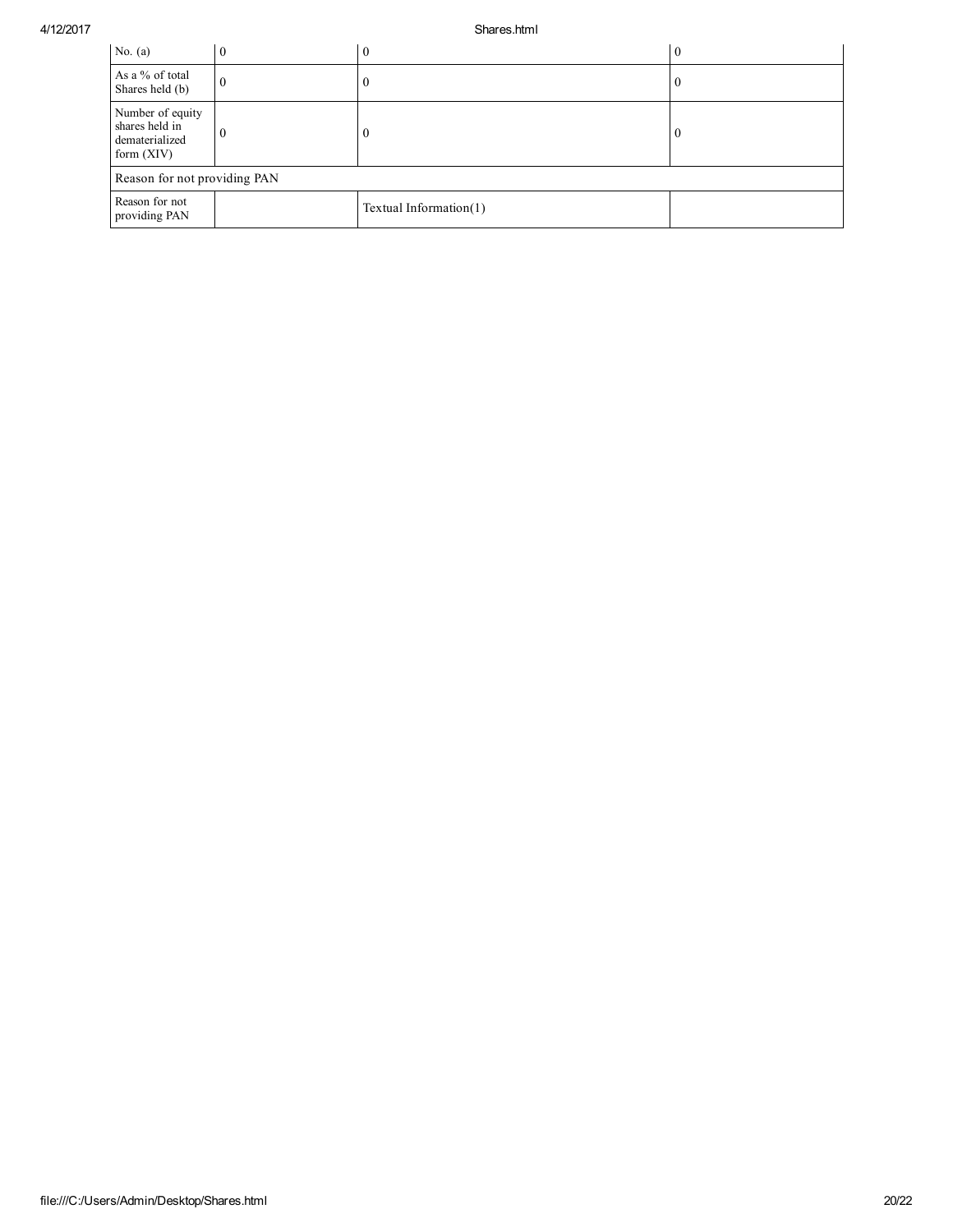|                        | <b>Text Block</b> |
|------------------------|-------------------|
| Textual Information(1) | Not Available     |